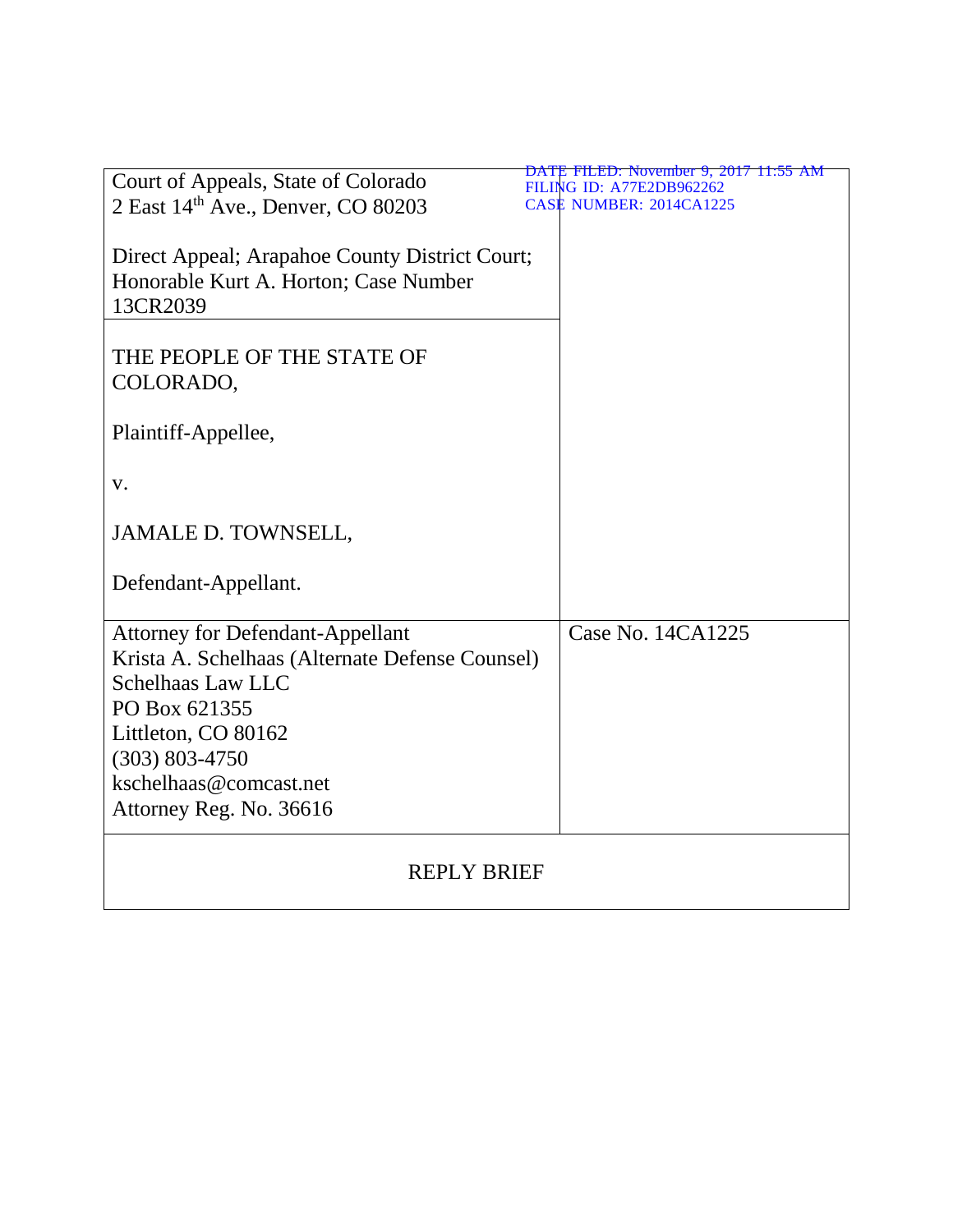### **CERTIFICATE OF COMPLIANCE**

I hereby certify that this brief complies with all requirements of C.A.R. 28 and C.A.R. 32, including all formatting requirements set forth in these rules. Specifically, the undersigned certifies that:

- 1. The brief complies with C.A.R. 28(g). It contains 5,186 words.
- 2. C.A.R. 28(k) does not apply to this brief. The opening brief contains under a separate heading (1) a concise statement of the applicable standard of appellate review with citation to authority; and (2) a citation to the precise location in the record, not to an entire document, where the issue was raised and ruled on.

I acknowledge that this brief may be stricken if it fails to comply with any of the requirements of C.A.R. 28 and C.A.R. 32.

> s/ Krista A. Schelhaas Krista A. Schelhaas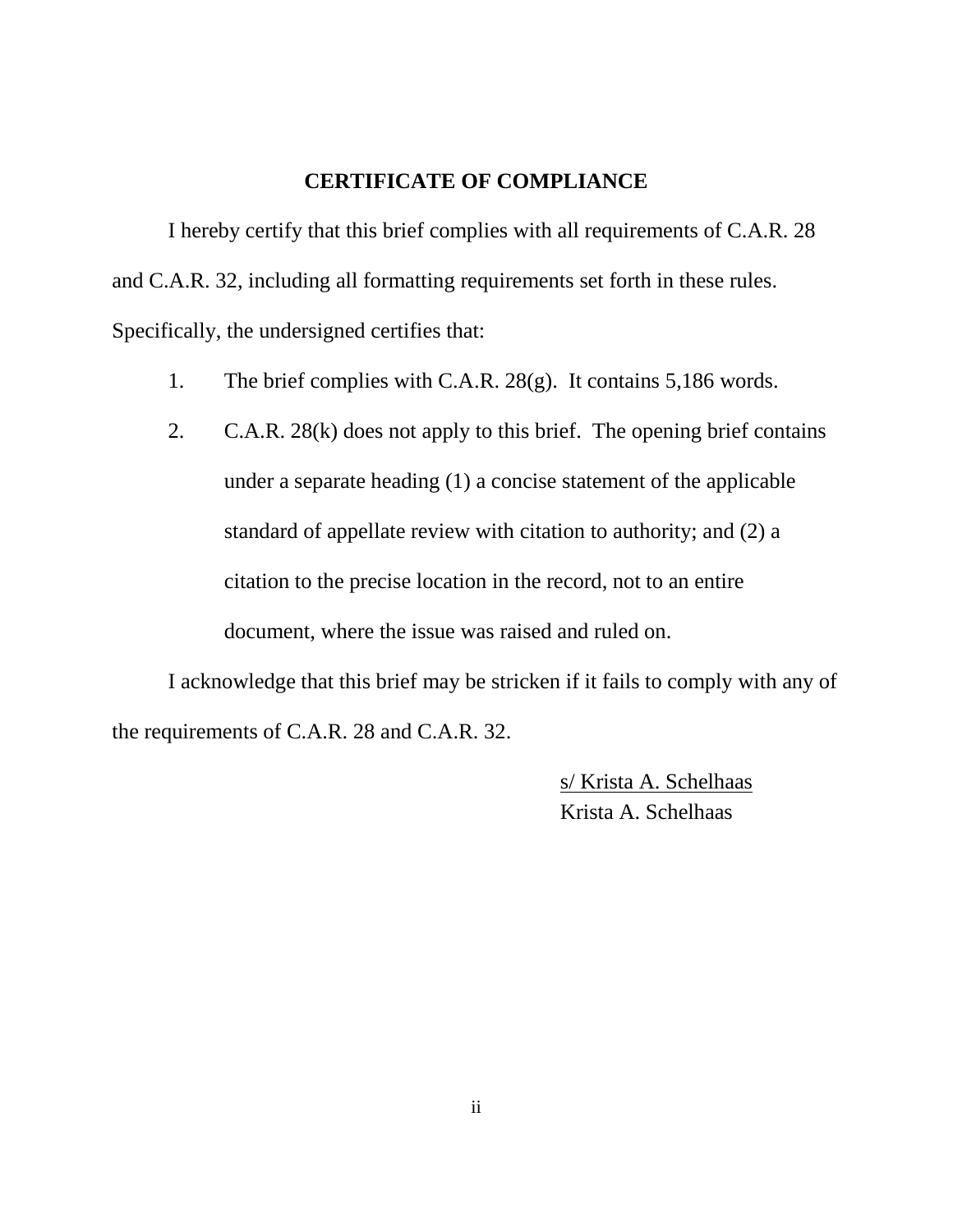### **TABLE OF CONTENTS**

| I.  |                 | The District Court Erred in Admitting DNA Match Evidence                                                                              |  |  |
|-----|-----------------|---------------------------------------------------------------------------------------------------------------------------------------|--|--|
|     | A.              |                                                                                                                                       |  |  |
|     | <b>B.</b>       |                                                                                                                                       |  |  |
| II. |                 | The District Court Erred in Denying Mr. Townsell's Motion to<br><b>Exclude the DNA Match Evidence Based on the Late Disclosure of</b> |  |  |
|     | A.              |                                                                                                                                       |  |  |
|     | $\mathbf{B}$ .  |                                                                                                                                       |  |  |
|     | $\mathcal{C}$ . |                                                                                                                                       |  |  |
|     | D.              |                                                                                                                                       |  |  |
| Ш.  |                 | The District Court Erred by Denying Mr. Townsell's Mistrial<br>Motion After the Prosecutor Elicited Evidence of Mr. Townsell's        |  |  |
|     | A.              |                                                                                                                                       |  |  |
|     | <b>B.</b>       |                                                                                                                                       |  |  |
|     | $\mathbf{C}$ .  |                                                                                                                                       |  |  |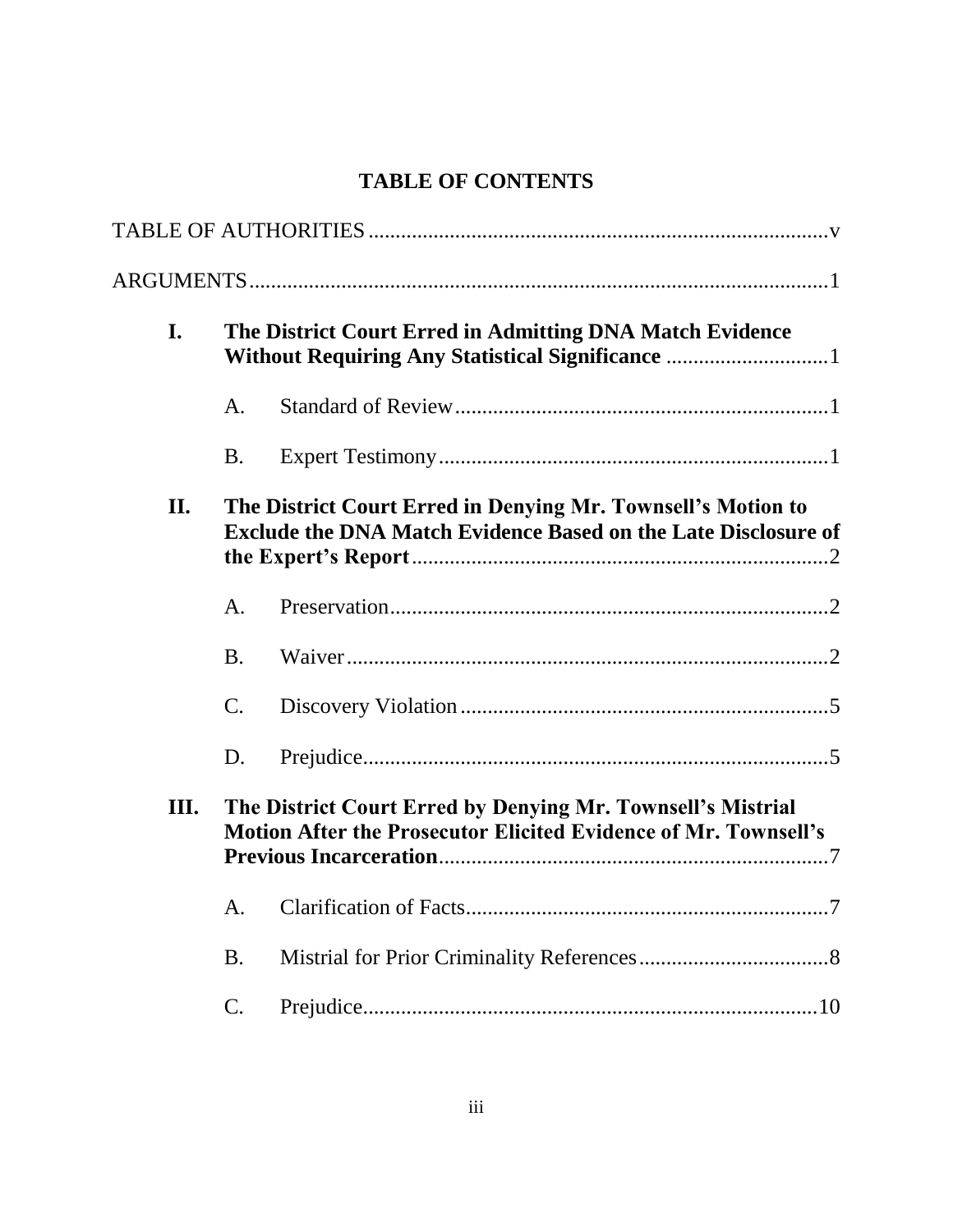| IV.  |                | The District Court Reversibly Erred in Admitting Testimonial<br>Hearsay in Violation of Mr. Townsell's Constitutional Right to |  |  |
|------|----------------|--------------------------------------------------------------------------------------------------------------------------------|--|--|
|      | А.             |                                                                                                                                |  |  |
|      | <b>B.</b>      |                                                                                                                                |  |  |
|      | $\mathsf{C}.$  |                                                                                                                                |  |  |
| V.   |                | The Evidence is Not Sufficient to Sustain the Convictions of                                                                   |  |  |
|      | A.             |                                                                                                                                |  |  |
|      |                | 1.                                                                                                                             |  |  |
|      |                | 2.                                                                                                                             |  |  |
|      | <b>B.</b>      |                                                                                                                                |  |  |
| VI.  |                | <b>Multiple Trial Errors Resulted in Cumulative Error Requiring</b>                                                            |  |  |
| VII. |                | The District Court Erred in Concluding That Consecutive<br><b>Sentences Were Required for the Aggravated Robbery</b>           |  |  |
|      | A <sub>1</sub> |                                                                                                                                |  |  |
|      | <b>B.</b>      |                                                                                                                                |  |  |
|      |                |                                                                                                                                |  |  |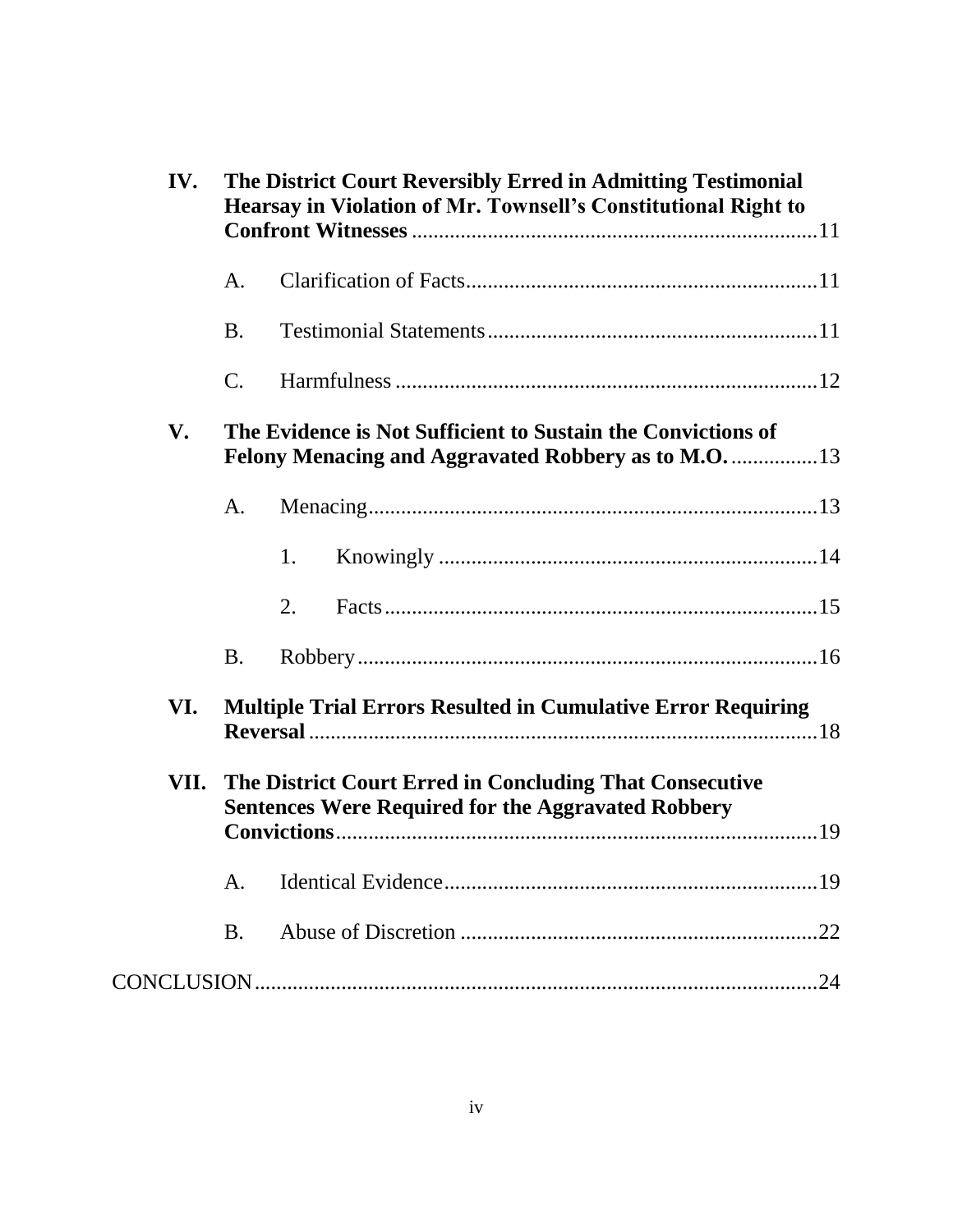### **TABLE OF AUTHORITIES**

**Cases**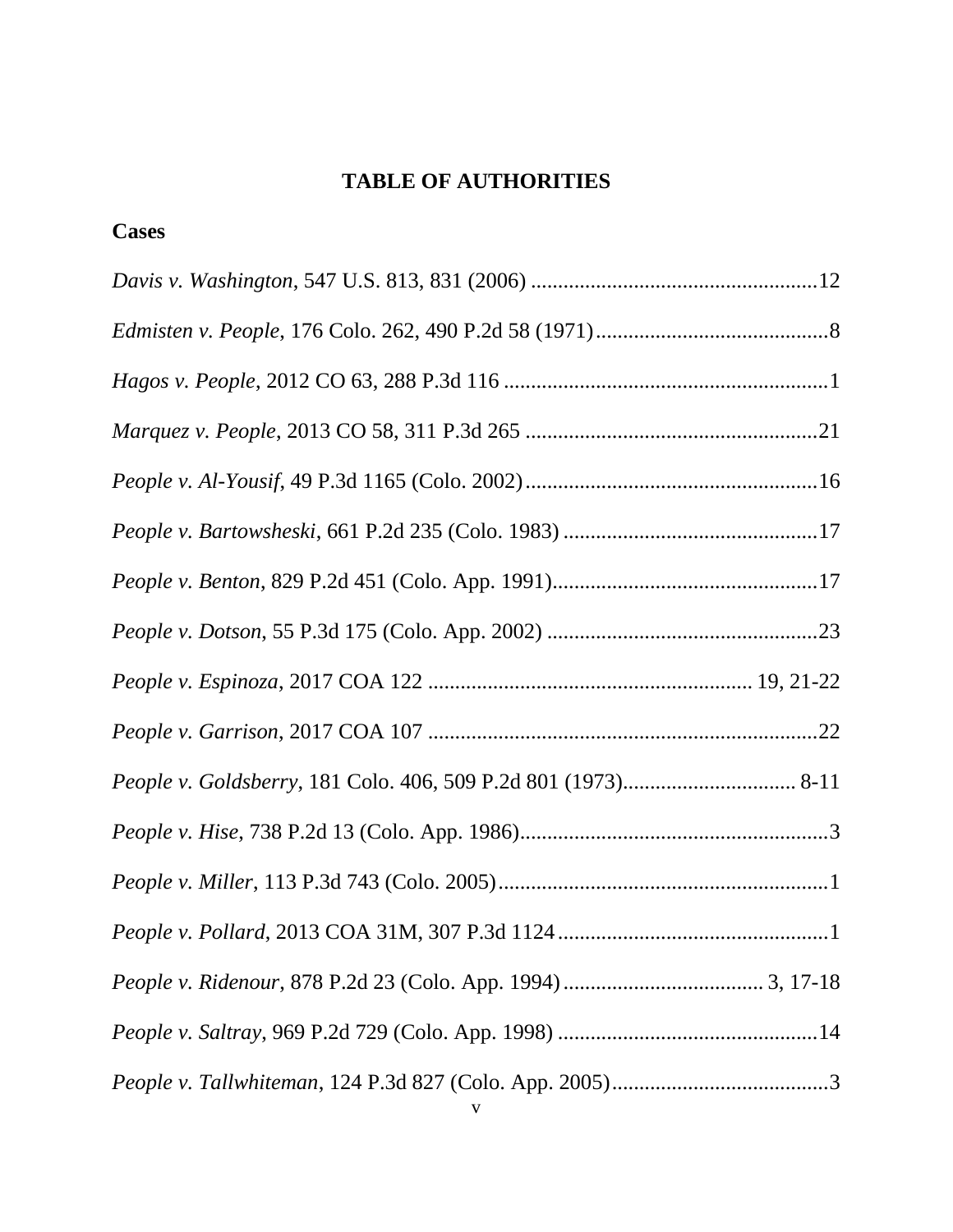### **TABLE OF AUTHORITIES**

| People v. Wood, 230 P.3d 1223 (Colo. App. 2009), aff'd, 255 P.3d 136 (Colo. |
|-----------------------------------------------------------------------------|
|                                                                             |
|                                                                             |
|                                                                             |
|                                                                             |
| <b>Statutes</b>                                                             |
|                                                                             |
|                                                                             |
|                                                                             |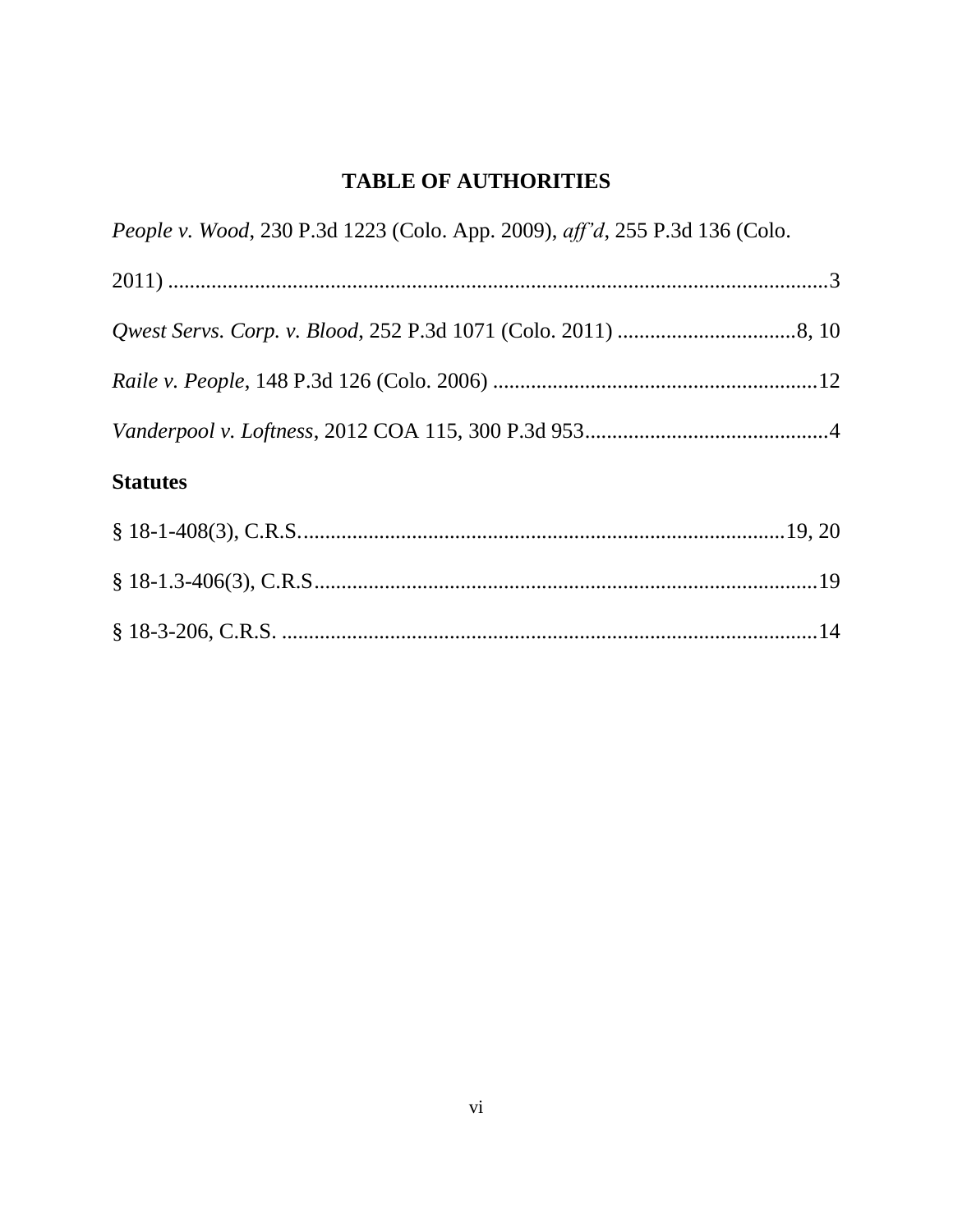### **ARGUMENTS**

## **I. The District Court Erred in Admitting DNA Match Evidence Without Requiring Any Statistical Significance**

### A. Standard of Review

The People misconstrue the plain error standard of review by labeling plain error a discretionary form of relief. (Answer Brief, p. 8-9). Colorado plain error review is clear: a case must be reversed for plain error "if the error 'so undermined the fundamental fairness of the trial itself so as to cast serious doubt on the reliability of the judgment of conviction.'" *Hagos v. People*, 2012 CO 63, ¶ 14, 288 P.3d 116, 120 (quoting *People v. Miller*, 113 P.3d 743, 750 (Colo. 2005)). Thus, when an error is obvious and substantial, the reviewing court must reverse. *People v. Pollard*, 2013 COA 31M, ¶¶ 24-47, 307 P.3d 1124, 1129-34.

#### B. Expert Testimony

The expert did not provide statistics to support her statements that Mr. Townsell's DNA matched the shoes, pantyhose, bandana, and mask. (TR 3/17/14, p 116: 2-4; p 117: 3-4, 15-17; p 117: 25 – p 118: 2). Before discussing any evidence in the case, the expert made one statement regarding "source attribution" and stated, "what that means is if we get a statistic that is less than 1 in 300 billion, we can say that individual contributed that DNA." (*Id.* at p 101: 7-9). However,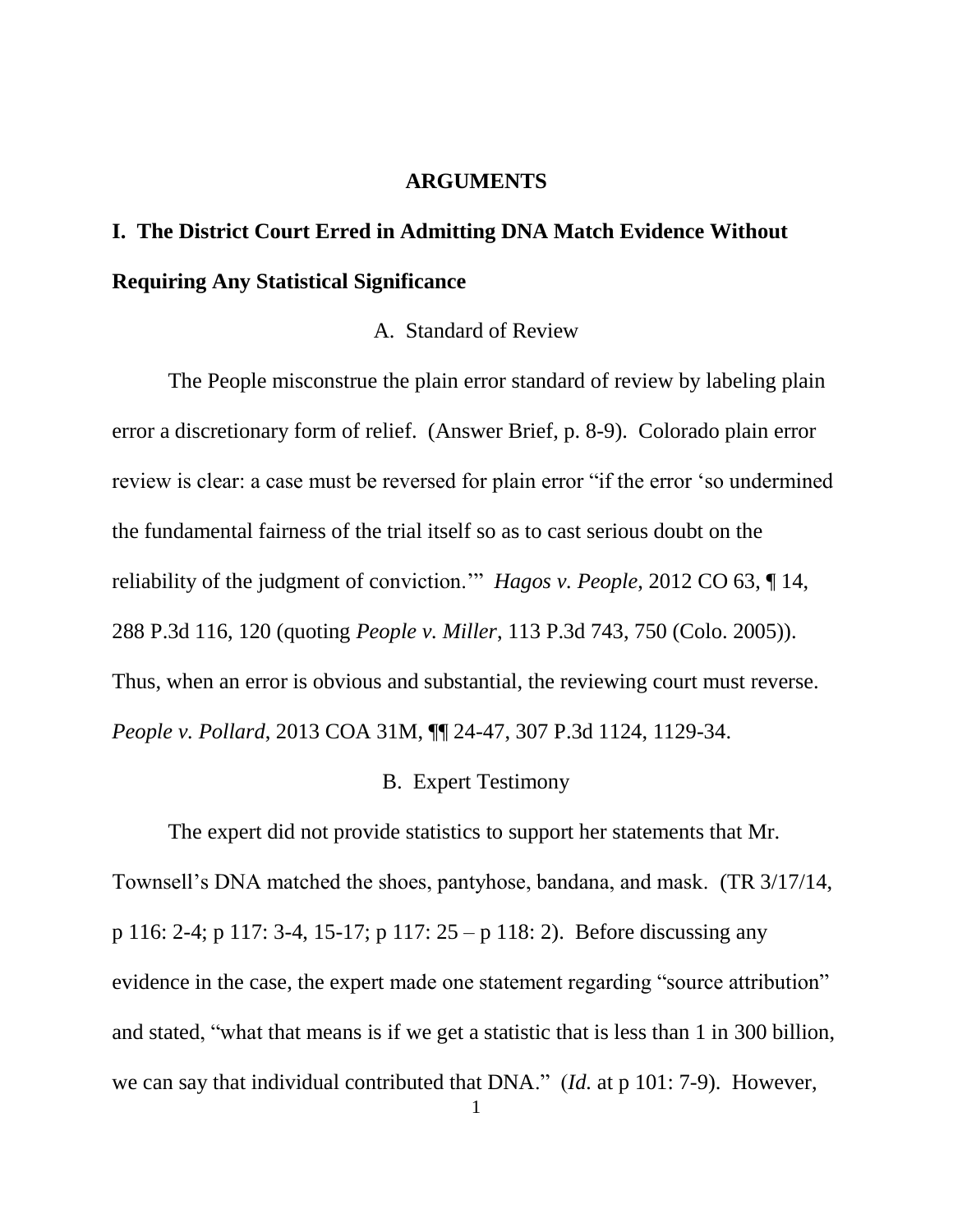the expert did not provide accompanying statistics to support her conclusions that the DNA was a match to the evidence in this case.

# **II. The District Court Erred in Denying Mr. Townsell's Motion to Exclude DNA Match Evidence Based on the Late Disclosure of the Expert's Report**

#### A. Preservation

The People contend that this issue is not preserved because Mr. Townsell did not continue to object to the evidence, and because he failed to request a continuance. This contention is belied by the record.

Mr. Townsell objected to the late disclosure of the DNA evidence multiple times throughout the trial. (TR 3/13/14, p 199: 4-16; 3/14/14, p 6:  $15 - p$  9:24, pp 35-40). The district court was fully aware of the issue and was "concerned with the number of apparently late disclosures by the People." (TR 3/14/14, p 24: 21-23).

The district court also ruled that a continuance was not possible because of the Uniform Mandatory Disposition of Detainer's Act deadline and the speedy trial deadline. (*Id.*)

### B. Waiver

The People also argue that Mr. Townsell waived this claim. The following cases cited by the People in support of their position are inapposite.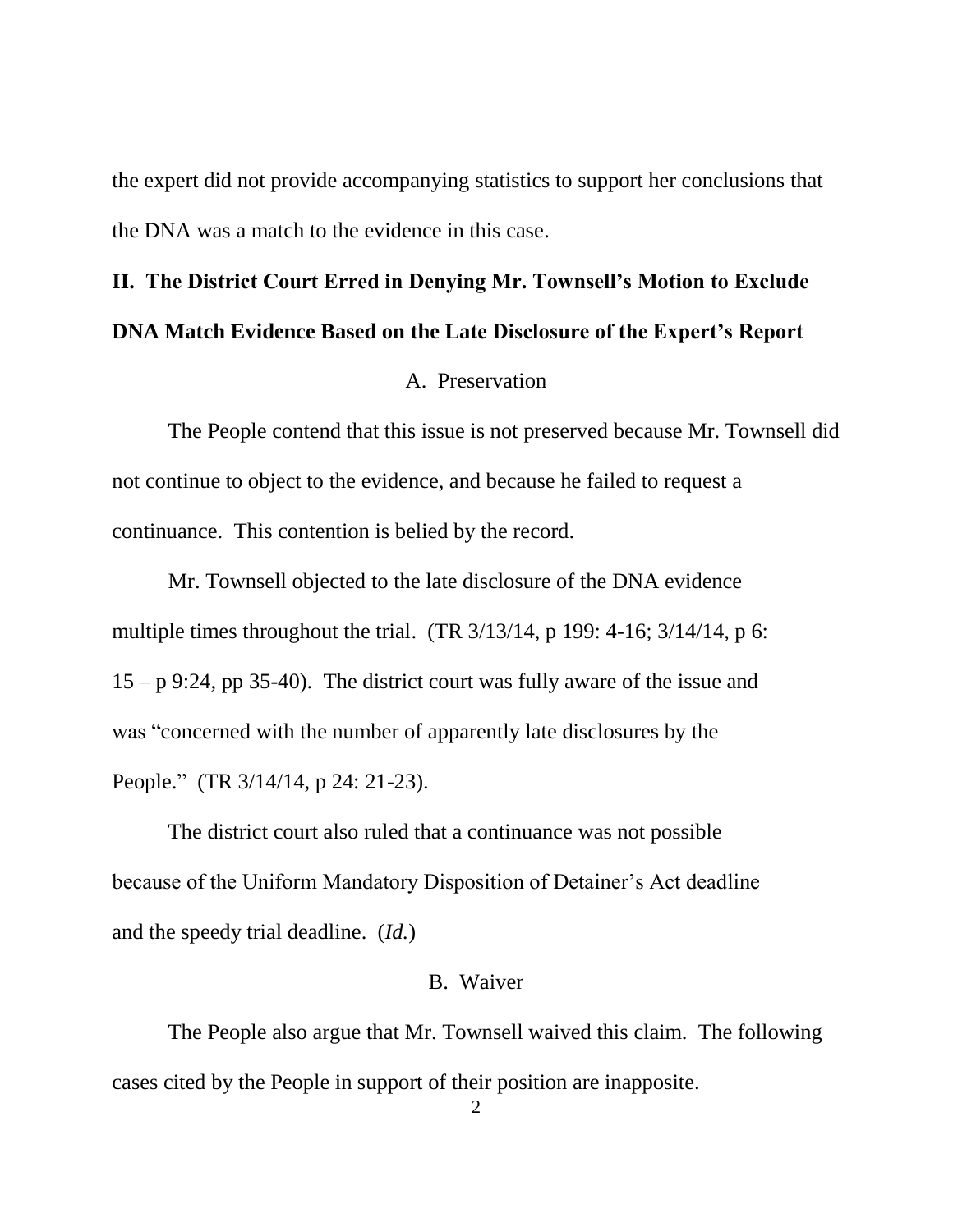In *People v. Wood*, 230 P.3d 1223, 1227 (Colo. App. 2009), *aff'd*, 255 P.3d 136 (Colo. 2011), the defendant sought to introduce impeachment evidence. The trial court held that the evidence was not automatically admissible but opined that admissibility could develop under other theories as the trial progressed. Because defense counsel did not later seek to introduce the evidence under another theory, the objection was waived. *Id.*

In *People v. Tallwhiteman*, 124 P.3d 827, 833-34 (Colo. App. 2005), defense counsel declined an invitation by the trial court to address the admissibility of impeachment evidence in the event his client decided to testify. The defendant did not testify and defense counsel did not request a ruling as to whether the impeachment evidence would be admissible if the defendant chose to testify. *Id.*

In *People v. Ridenour*, 878 P.2d 23, 28 (Colo. App. 1994), defense counsel did not request a ruling on a motion to continue in order to secure the presence of a witness. Instead, defense counsel stipulated to a statement of the witness being read to the jury. Thus, the motion to continue was waived. *Id.*

In *People v. Hise*, 738 P.2d 13, 16-17 (Colo. App. 1986), the trial court reserved ruling on how far the prosecution could go in the presentation of particular evidence. Defense counsel never objected when the evidence was admitted. Defendant also offered some of the challenged evidence himself. *Id.*

<sup>3</sup>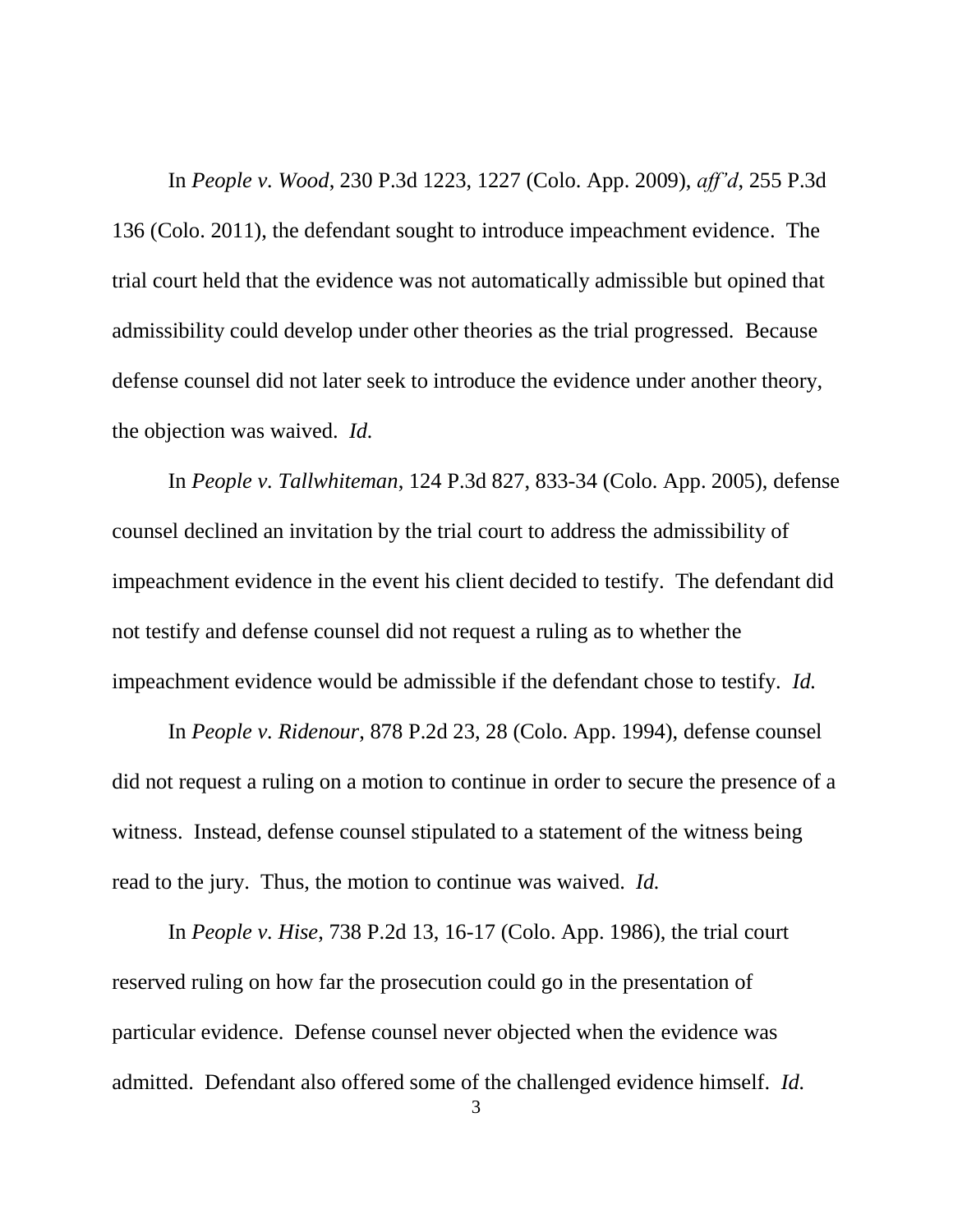And finally, *Vanderpool v. Loftness*, 2012 COA 115, ¶ 26, 300 P.3d 953, 961, is a civil case where the trial court never ruled on the plaintiff's motions in limine. Counsel filed motions but did not request rulings on the motions. *Id.*

Here, however, Mr. Townsell lodged the objection during trial, and continued to argue his position during the subsequent discussions of the evidence. Mr. Townsell's position was clear and the record demonstrates that the district court understood that position.

The People also cite several extra-jurisdictional cases to support their assertion that Mr. Townsell waived this claim by failing to request a continuance. (Answer p. 20). However, the district court ruled that a continuance was not an available remedy here. (TR 3/14/14, p 24: 21-25). Mr. Townsell's speedy trial rights were discussed multiple times during argument on the discovery violation. Defense counsel stated, "My client doesn't want to waive his speedy trial rights because he's sitting in jail, he can't make bond." (*Id.* at p 23:14-16). Defense counsel explained:

> [T]he argument, well, gosh, he exercised his rights under the Uniform Mandatory Detainer's Act, that gives us a pass to not comply with the rules anymore, I don't believe that is accurate because the right to a speedy trial is not statutory, it's constitutional, Your Honor. And, quite frankly, if the prosecution delays bringing somebody when there's a warrant issued and then delays bringing them to court so that speedy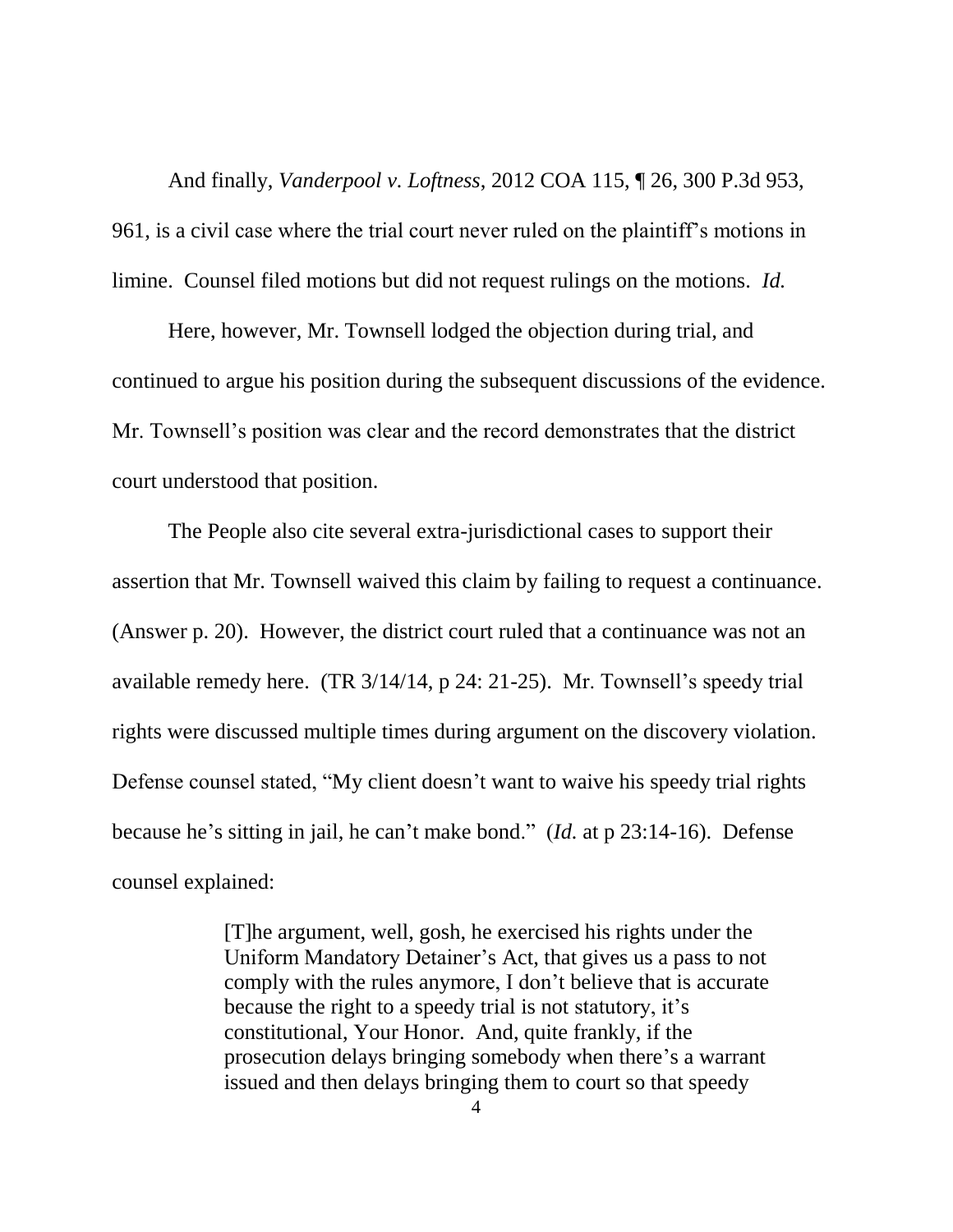trial issues become speedy trial issues, that's not on the defendant, that's why they have the Uniform Mandatory Detainer's Act is to avoid that type of issue and to avoid that type of delay.

(*Id.* at p 21: 4-15).

Additionally, in response to the prosecutor's argument that the deadlines could be met, the district court ruled, "I do not have much time on UMDDA." (*Id.* at p 37: 7).

### C. Discovery Violation

The People assert that the report was "properly disclosed as soon as it came into the possession of the prosecution." (Answer Brief, p. 22). However, the report was dated February 14, 2014, and was not disclosed until just before the March 11, 2014, trial. (TR 3/14/14, p 6:18-21). The district court was troubled by the fact that the People made many late disclosures in the case, including the DNA report. (TR 3/14/14, p 24: 21-23).

### D. Prejudice

As defense counsel explained to the district court, the "disclosure violation fundamentally changed the way I was looking at this case." (TR 3/14/14, p 8: 11- 13). Defense counsel explained:

> So as I told the Court, I knew that there was a DNA match on a pair of pantyhose and I think I told the Court that, and that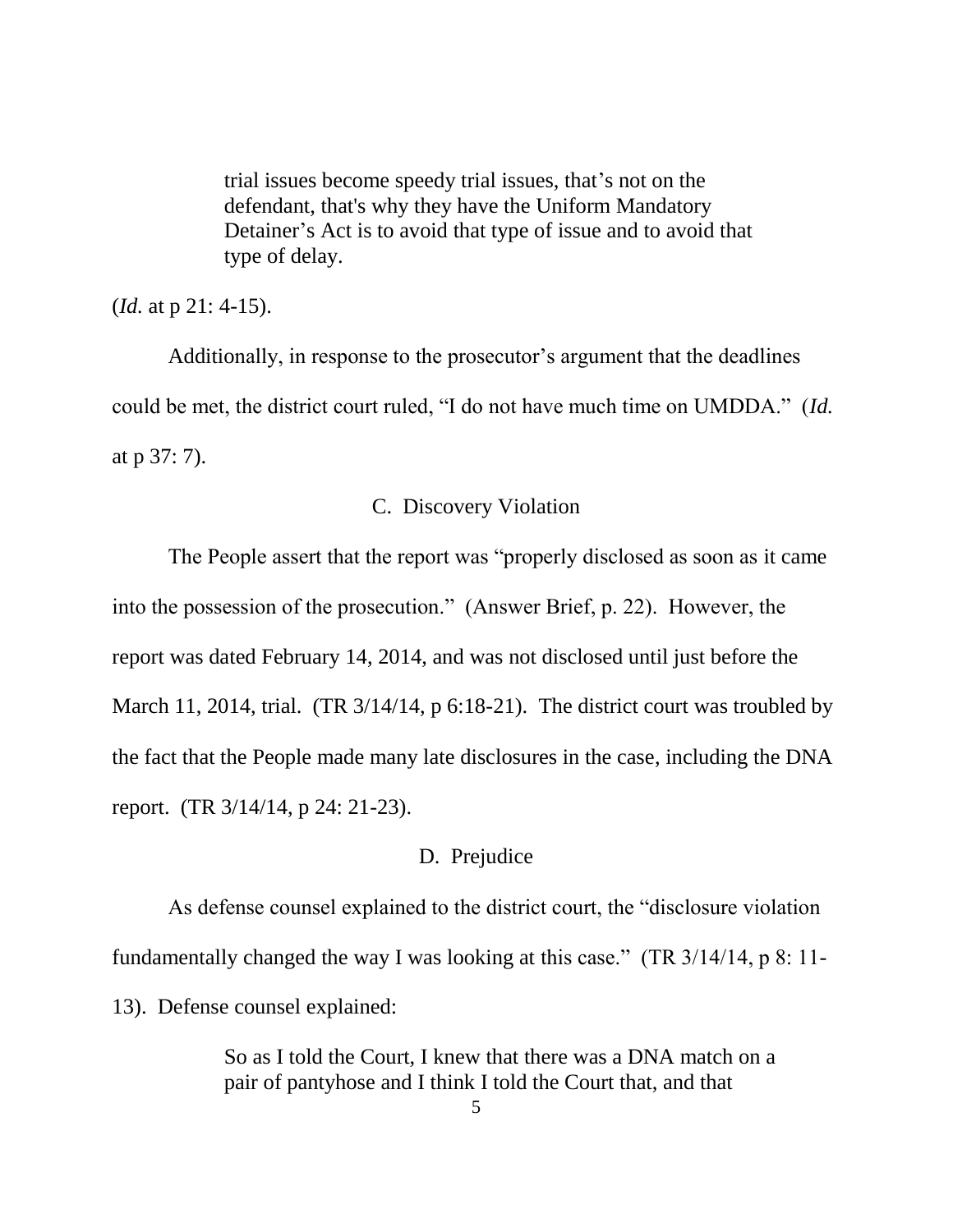report did come to me more than 30 days in advance and, frankly, DNA from pantyhose which nobody has identified as being used in a robbery and a husband's DNA being on his wife's pantyhose is something that argument with the jury or presentation with the jury I can deal with, but the laboratory report now saying the same items that were tested now are also involving other items that were seized, if you will, from Ebony Ruffin's general possession from the Pontiac and the bag that was left outside, that was not released until within the last two weeks of trial.

(*Id.* at p 7: 16 – 8: 2).

Because of the late disclosure, defense counsel did not have an opportunity to secure a defense expert to separately test other items involved in the robbery or otherwise challenge the DNA.

The discovery violation is crucial in this case because the physical description of the robber does not match Mr. Townsell. Indeed, the DNA evidence was the only evidence used to identify Mr. Townsell in this case. This is significant given the fact that the clothing items that would have been closest to the robber's skin were not tested for DNA. For example, in the bag with the money, the police found a "t-shirt that had a wire cell phone ear piece duct taped to the inside of a t-shirt." (TR 3/12/14, p 246: 8-11; Env 1, EX 69-70). The prosecution did not check for DNA or fingerprints on the t-shirt, phone, or tape. (TR 3/17/14, p 64: 22 – p 65: 1; p 131: 10-15). The DNA expert did not test the gloves or any of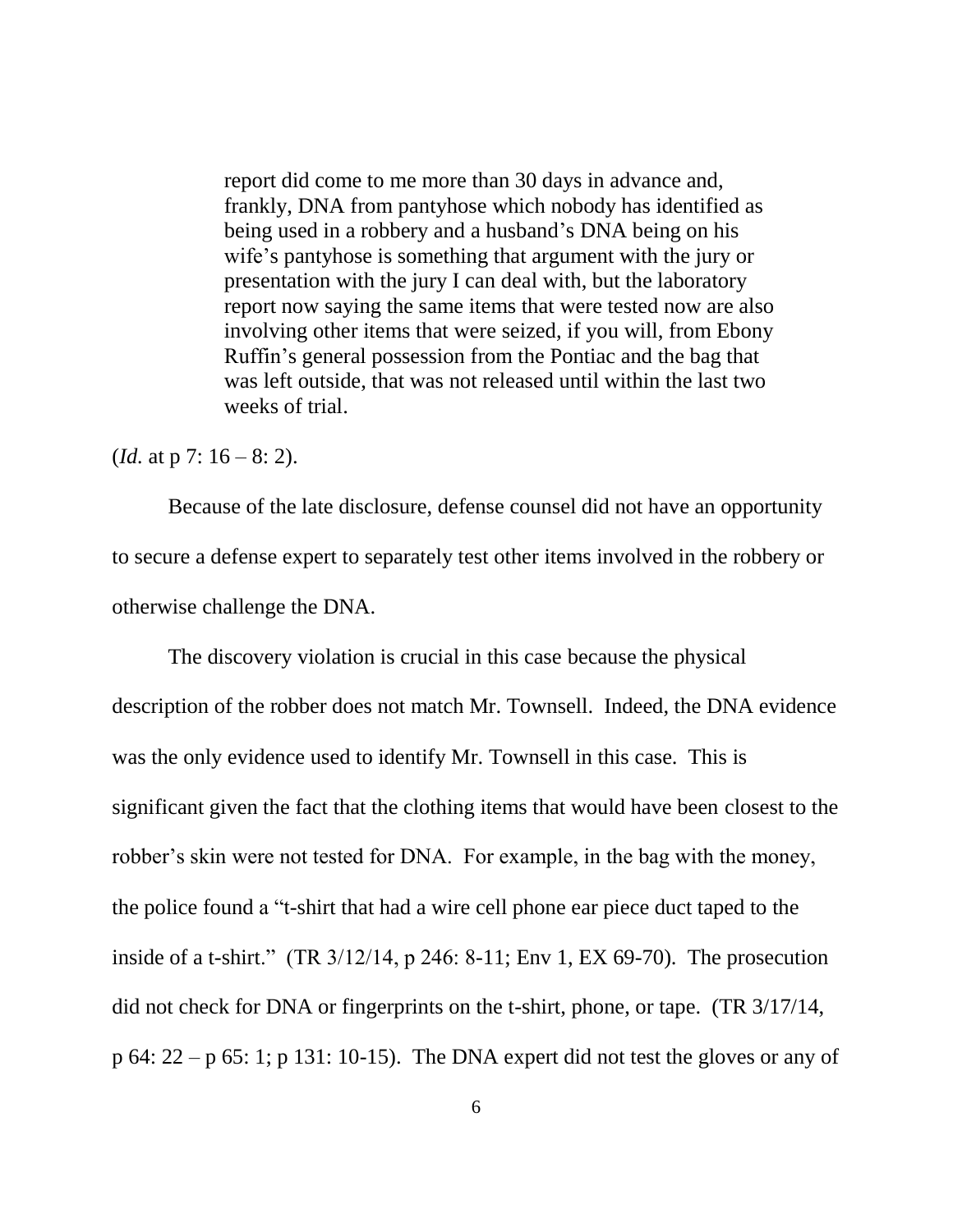the other recovered items. (*Id.* at p 129: 9-18).

If the expert report would have been properly disclosed, Mr. Townsell could have secured his own expert to test those additional items and counter the prosecution expert's decision not to test those additional items. Particularly in this case where an alternate suspect matched the physical description of the robber, Mr. Townsell was prejudiced by the late disclosure.

# **III. The District Court Erred by Denying Mr. Townsell's Mistrial Motion After the Prosecutor Elicited Evidence of Mr. Townsell's Previous Incarceration**

### A. Clarification of Facts

The People's statement of additional facts is misleading. Mr. Townsell did not "elicit from [Ruffin's mother] that he and his wife got married 'inside the jail.'" (Answer Brief, p. 25). Instead, defense counsel simply asked the witness, "Is [Ebony Ruffin] married to Jamale Townsell?" (TR 3/17/14, p 173: 18-19). The witness responded, "If it's legal inside the jail, yes." (*Id.* at l. 20). Defense counsel then moved quickly to a new topic to avoid highlighting the answer. (*Id.* at ll. 21-22)

This fact is important to the analysis. The "jail" reference in this initial statement is ambiguous. It is not clear from the witness's statement what "legal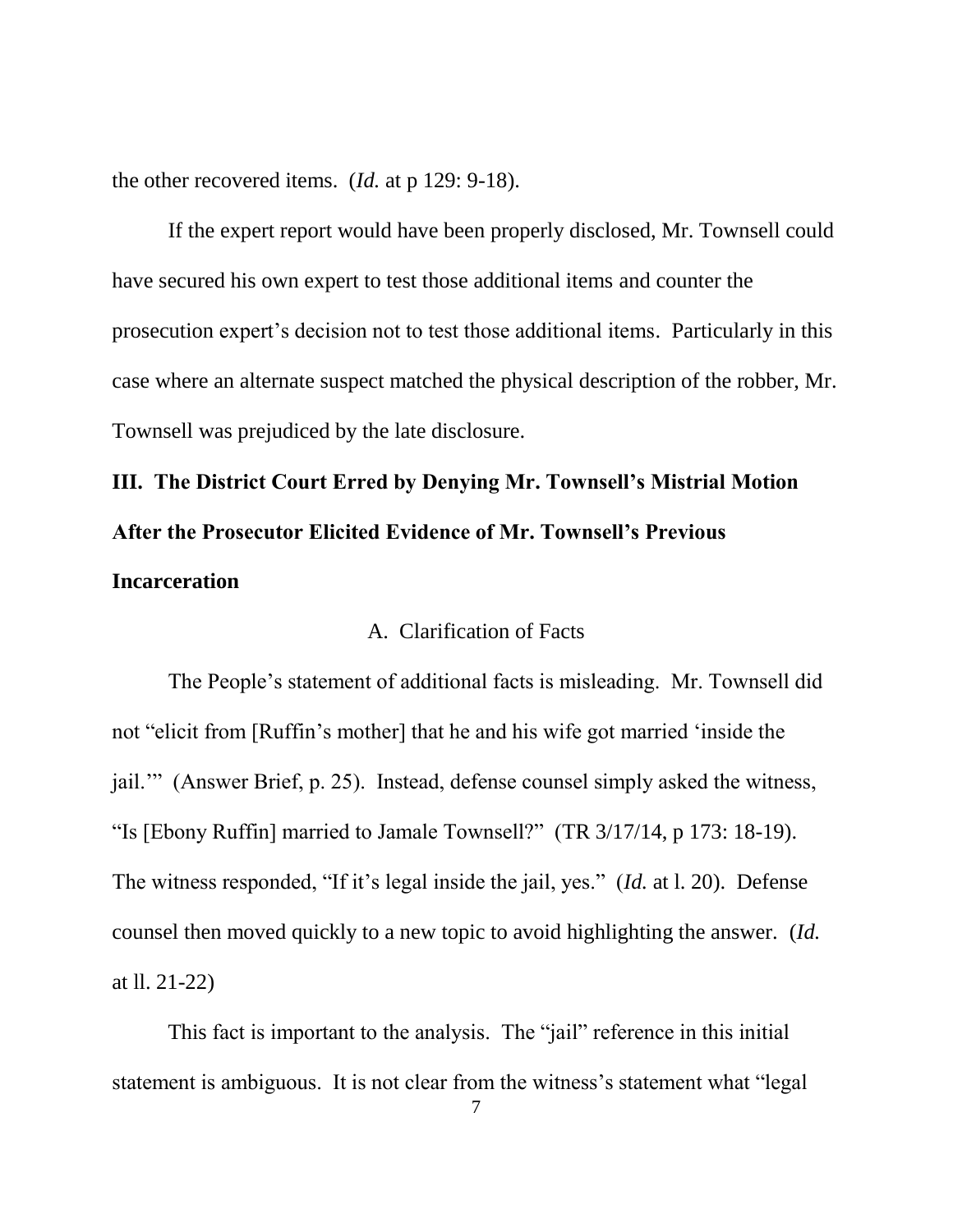inside the jail" actually meant. The witness did not specify who was "inside the jail" and whether she meant her daughter, or Mr. Townsell. Although the inference was present, it was not clear from the statement that the witness was referring to the actual ceremony or marriage occurring inside the jail.

However, when the prosecutor pushed the witness on cross-examination, the witness's meaning became clear for the jury: "I guess they got married in jail while he was still in jail." (*Id.* at pp 191:  $25 - 192$ : 1). The date of the prior incarceration was also clear at that point because the prosecutor had just elicited testimony that the marriage occurred in 2008. (*Id.* at p 191:17).

#### B. Mistrial for Prior Criminality References

The Colorado Supreme Court has repeatedly made clear that references to a defendant's prior criminality create reversible error. *People v. Goldsberry*, 181 Colo. 406, 409, 509 P.2d 801, 803 (1973); *see also Qwest Servs. Corp. v. Blood*, 252 P.3d 1071, 1090-91 (Colo. 2011) ("inadmissible evidence of the defendant's criminal activity" cannot be cured by an instruction when proof of guilt is not overwhelming); *Edmisten v. People*, 176 Colo. 262, 275-77, 490 P.2d 58, 64-65 (1971) (when evidence is not overwhelming, introduction of prior criminality evidence causes reversible error and cannot be cured by an instruction).

The prosecutor's questioning leading to the witness's clear and damaging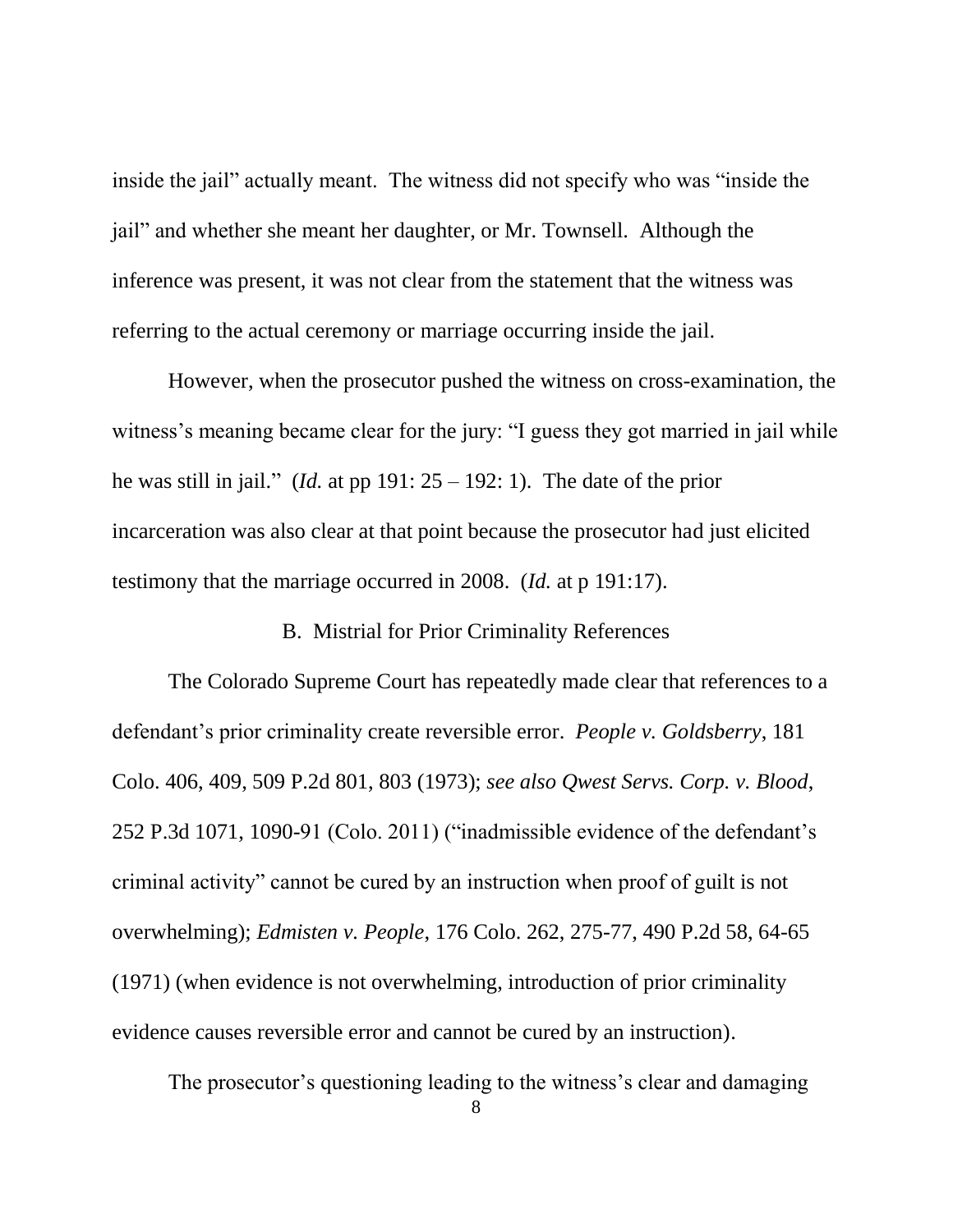statement "while [Mr. Townsell] was still in jail" highlights the concerns first articulated by the *Goldsberry* Court and repeatedly discussed by the Colorado Supreme Court and other divisions of this Court. First, the statement was clear and unambiguous. There was no question what the witness meant; she testified that Mr. Townsell was in jail. Second, the statement was clearly about a prior incident because the prosecutor elicited that the marriage occurred in 2008 (TR 3/17/14, p 191: 14-17). Third, the statement was elicited by the prosecution. As explained by trial counsel, this "whole issue of the date of marriage was waiting for a ticking time bomb" after the witness's initial nonresponsive answer. (*Id.* at p 193: 5-6).

These concerns are exactly those expressed by the supreme court. It was clear from the record that the witness would respond to the prosecutor's question as she did. Likewise, in *Goldsberry*, the supreme court explained, "It appears from the record of this case that the district attorney was fully cognizant that the prosecution witness would respond in the manner he did and thus, expose to the jury inadmissible and highly prejudicial evidence." 181 Colo. at 411, 509 P.2d at 804.

Here, the prosecutor continued to push the witness for details of the wedding ceremony. The prosecutor asked "There wasn't a ceremony that you attended?" (TR 3/17/14, p 191: 21). The witness replied, "No." (*Id.* at l. 22). The prosecutor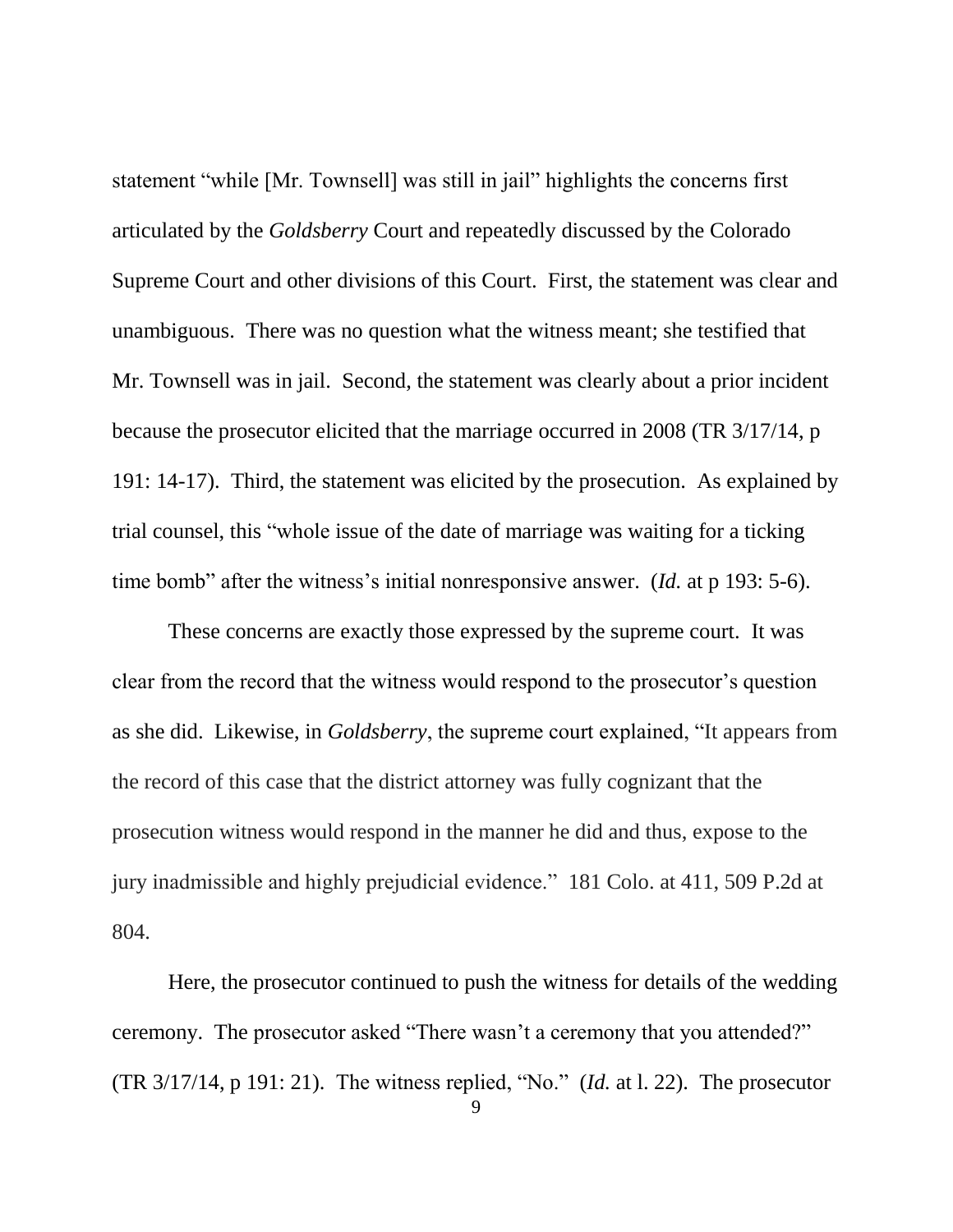continued to push "Were they -- do you know whether there was a ceremony or married under common law?" (*Id.* at ll. 23-24). At this point the witness responded, "I guess they got married in jail while he was still in jail. Like I said, it was Easter Sunday." (*Id.* a p 191:  $25 - 192$ : 1). Given this record, it is clear that the prosecutor knew the witness would respond as she did. A mistrial is required.

In contrast to the cases cited by the People, this reference was not fleeting, ambiguous, or speculative. And the impact on the jury was significant given the evidence in this case.

### C. Prejudice

The prejudice to Mr. Townsell is substantial. Identity was the primary jury issue. The robber's physical characteristics do not match Mr. Townsell. The robber is left-handed and at most 5'10" tall. Mr. Townsell is right-handed and  $6'2''$  tall. (TR  $3/17/14$ , p 42: 12-16). With such glaring discrepancies in the physical description, the jury's knowledge of prior criminality weighs heavily against Mr. Townsell. In this case, like in *Goldsberry*, "it is conceivable that but for its exposure [to Mr. Townsell's prior incarceration], the jury may not have found the defendant guilty." *Goldsberry*, 181 Colo. at 410, 509 P.2d at 803; *see also Qwest Servs. Corp.*, 252 P.3d at 1091.

10 Under these circumstances, our supreme court has made clear that a mistrial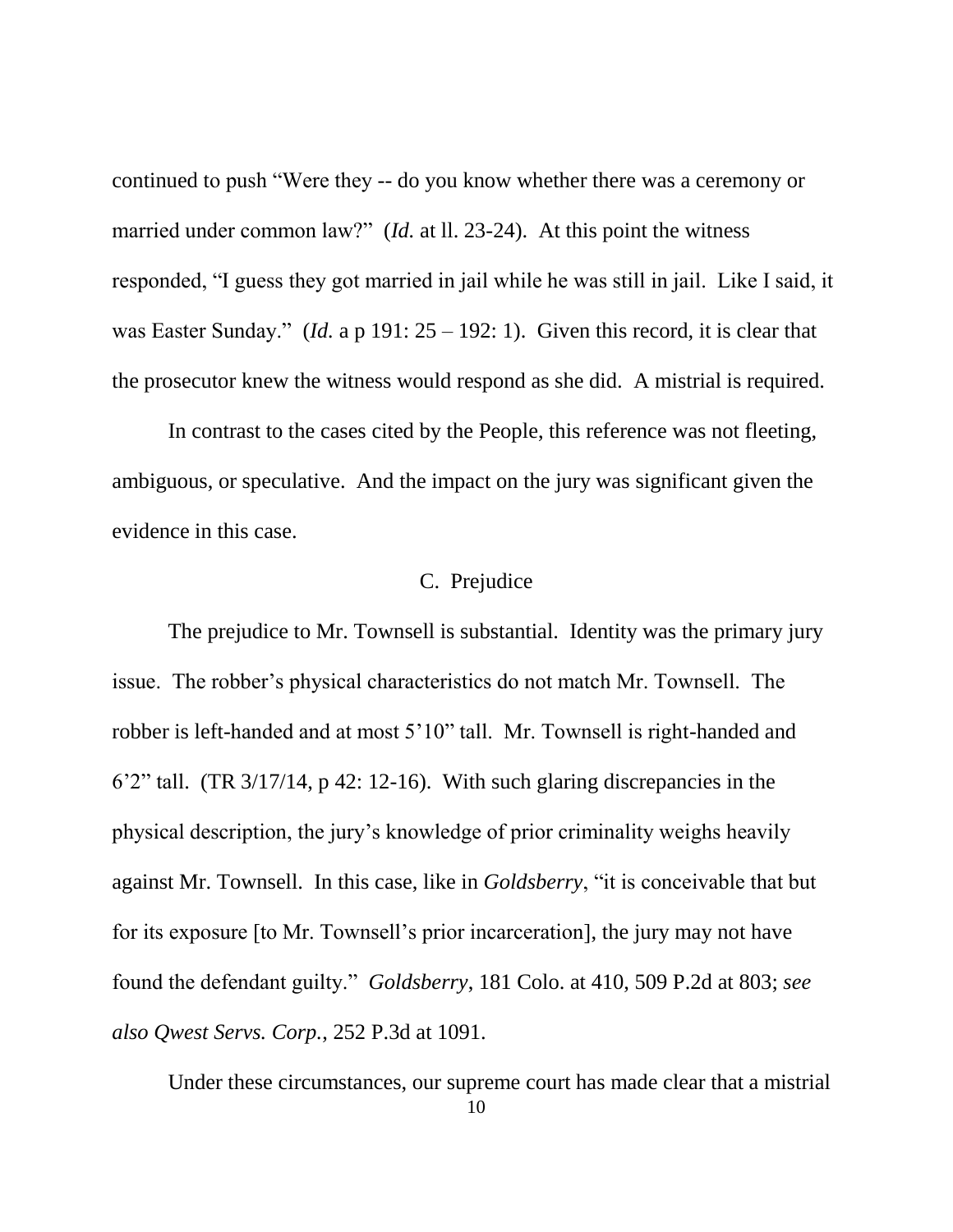was required. *Goldsberry*, 181 Colo. at 410, 509 P.2d at 803.

## **IV. The District Court Reversibly Erred in Admitting Testimonial Hearsay in Violation of Mr. Townsell's Constitutional Right to Confront Witnesses**

### A. Clarification of Facts

The People conflate Mr. Townsell's statements in the opening brief to suggest that "defendant does not challenge [the statements] as excited utterances on appeal." (Answer Brief, p. 34). The People's statement is false. Mr. Townsell argued in the opening brief that although K.K. witnessed a startling event, her written statements were the product of reflective thought and occurred long after any initial spontaneous statements. (Opening Brief, pp. 27-28).

Mr. Townsell continued to argue in the opening brief that "K.K.'s statements to the officer were made in response to questioning and after reflective thought; they were not excited utterances." (*Id.* at p. 28). Thus, contrary to the People's contention, Mr. Townsell continues to argue that K.K.'s statements were not excited utterances.

### B. Testimonial Statements

The People assert that the statements were not "obviously testimonial." (Answer Brief, p. 38). However, as explained in the opening brief at pages 28 and 29, K.K.'s statements, formalized in a written statement, were testimonial because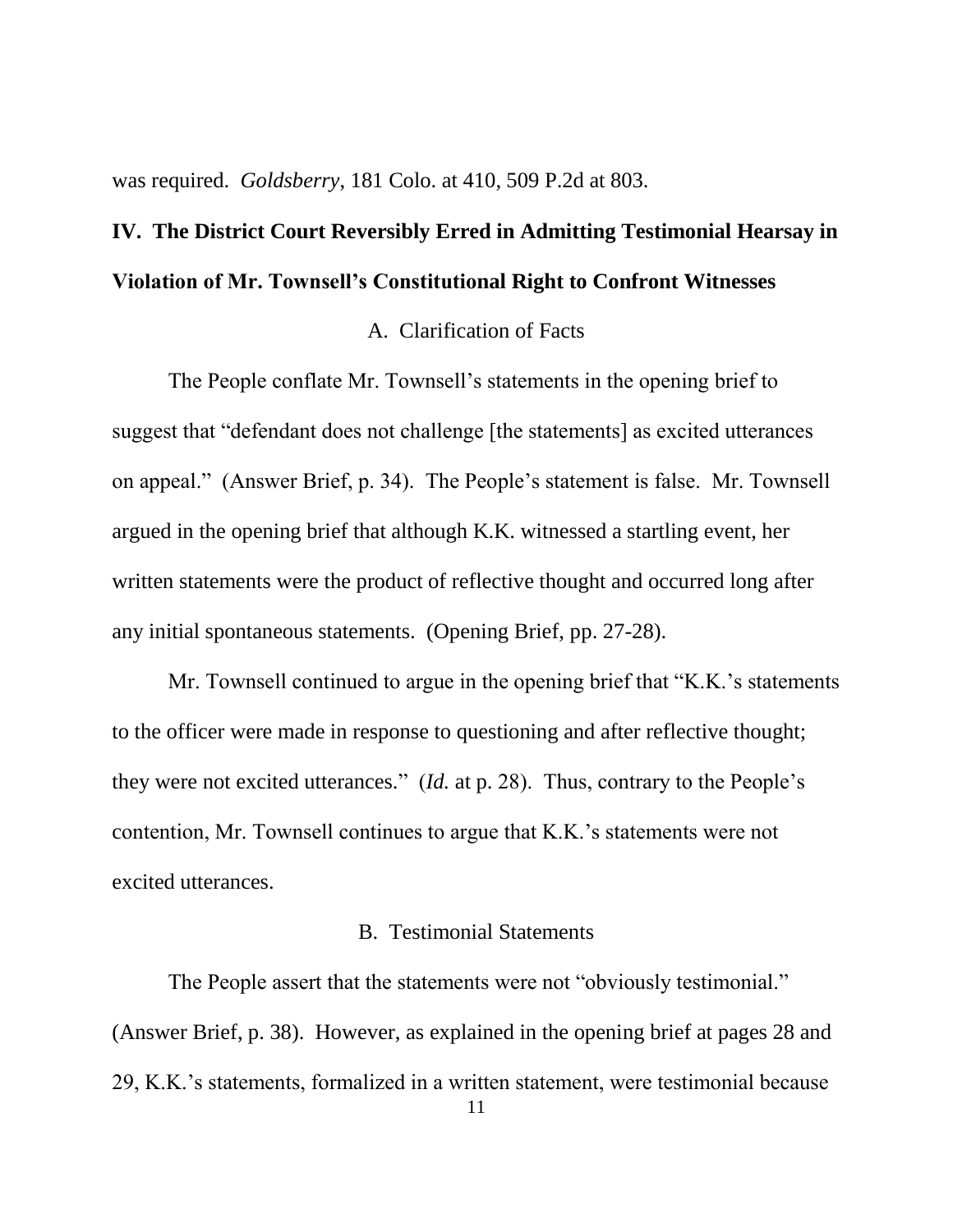they were "an obvious substitute for live testimony, because they do precisely *what a witness does* on direct examination; they are inherently testimonial." *Davis v. Washington*, 547 U.S. 813, 831 (2006); *accord Raile v. People*, 148 P.3d 126, 132 (Colo. 2006).

Formal written statements to police are testimonial. *Raile*, 148 P.3d at 132. This is because — like K.K. here — the witness is no longer in danger or in need of police help. Instead, the witness does "what a witness would do on direct examination" and what K.K. did here: "she recounted how potentially criminal events began and progressed. In short, [she] was 'testifying' to the police officer in the same way that she would have testified in court." *Id.* at 132. As explained by the supreme court:

> There was nothing in either the police questions or [the witness's] answers that would or could resolve a then-existing problem. [The witness's] statements were made in response to a police interrogation whose primary purpose was to investigate possible crimes that had already been completed. Objectively considered, there was no ongoing emergency at the time that [the witness] spoke to [the officer]. [The witness's] statements were testimonial.

*Id.* at 133.

### C. Harmfulness

The impact of K.K.'s statements was significant in this case, particularly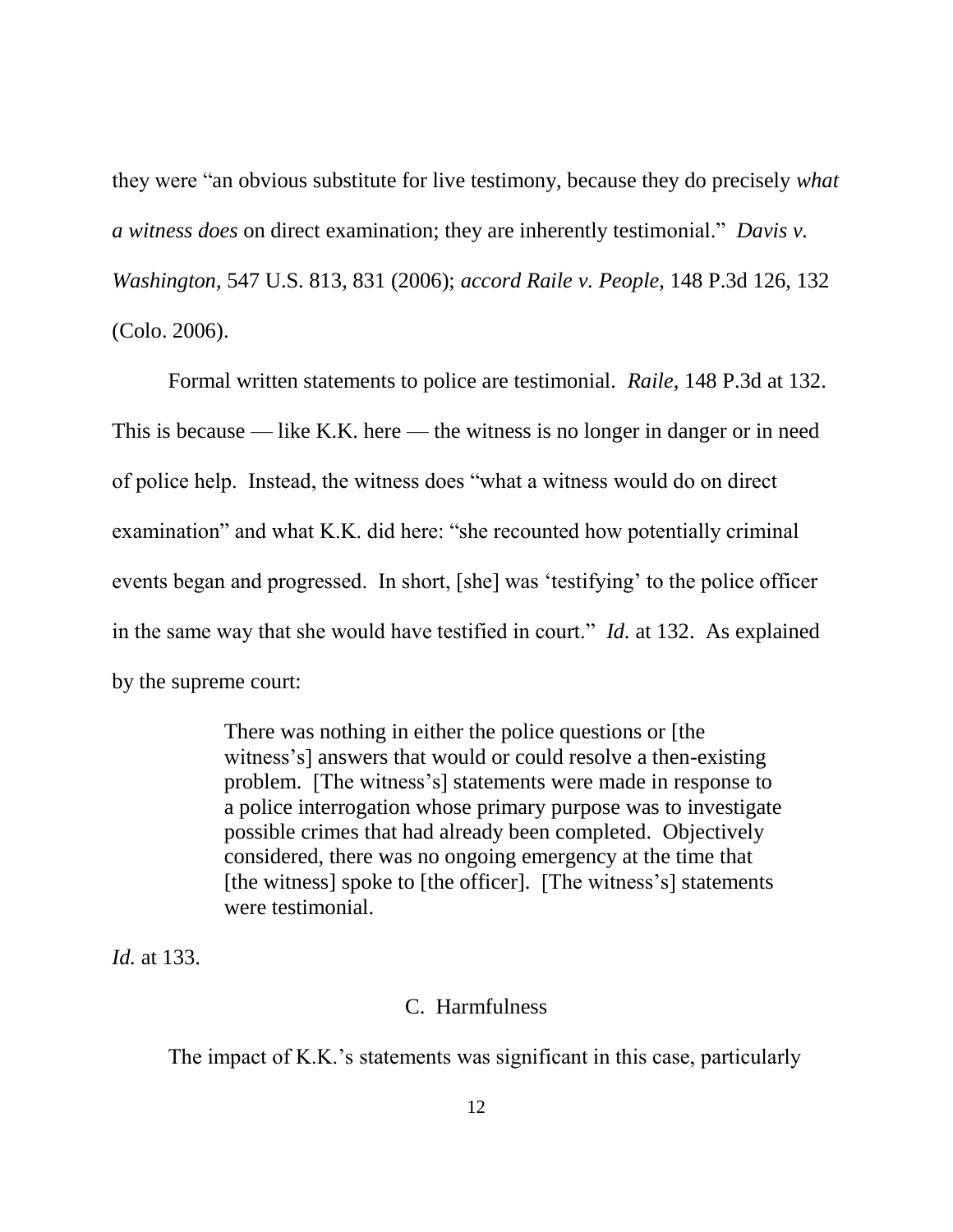because of the discrepancies in the identity evidence.

Also significant, however, is the fact that K.K. was the only witness to state that the robber pointed the gun at M.O. The prosecutor asked, "Who did [K.K.] say the gun had also been pointed at?" (TR 3/12/14, p 163: 24-25). The officer responded, "[M.O.] who was another bank employee." (*Id.* at p 164: 1). Contrary to the People's assertion, M.O. did not say that the gun was pointed at him. M.O. specifically testified that the gun "was not aimed." (*Id.* at p 95: 6). M.O. stated that the gun was "pointed in [his] direction" because the robber was "getting money out and holding [the gun] with the other hand" but it "was not aimed." (*Id.* at ll: 5-8). There is an important difference between a gun being "pointed in the direction of" something and being "pointed at" or "aimed" at someone. Mr. Townsell had a constitutional right to confront K.K. on this issue.

### **V. The Evidence is Not Sufficient to Sustain the Convictions of Felony Menacing and Aggravated Robbery as to M.O.**

### A. Menacing

The People assert that sufficient evidence exists for the felony menacing conviction. In doing so, however, they (1) misapply the knowingly mens rea, and (2) misstate the facts of the case. Both issues will be addressed in turn.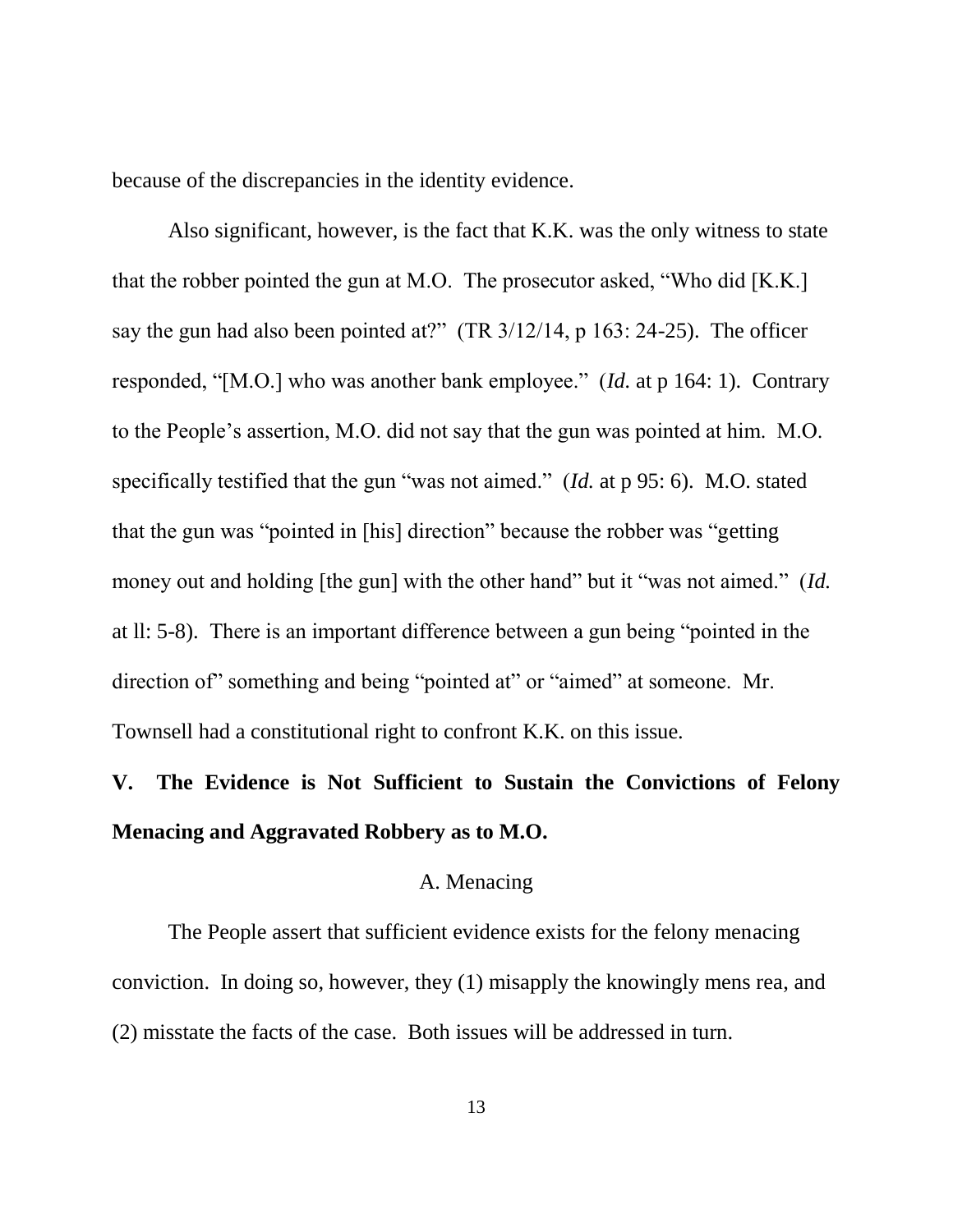### 1. Knowingly

First, the People argue that "anyone who saw [a robber] engaging in a robbery" is a victim of menacing and "menacing does not require proof that the defendant consciously identified each of the victims who could be affected." (Answer Brief, p. 42). These statements misstate the intent element for felony menacing.

Felony menacing requires that the actor "knowingly place[] or attempt[] to place another person in fear of imminent serious bodily injury." § 18-3-206(1)(a), C.R.S. While this standard does not necessarily require subjective fear on the part of the alleged victim, it does require that the defendant act knowingly — "that he was aware that his conduct was such that it was practically certain to place the victim in fear of imminent serious bodily injury." *People v. Saltray*, 969 P.2d 729, 731 (Colo. App. 1998). When an actor does not know that another person is present, he or she cannot be aware that his or her conduct is practically certain to cause fear.

The People cite language in *Saltray* to support their position that a defendant does not need to know a victim is present to commit menacing. The quoted language states that if the defendant "knew his actions, if discovered, would place the victim in fear . . . then the intent element of the offense may be established."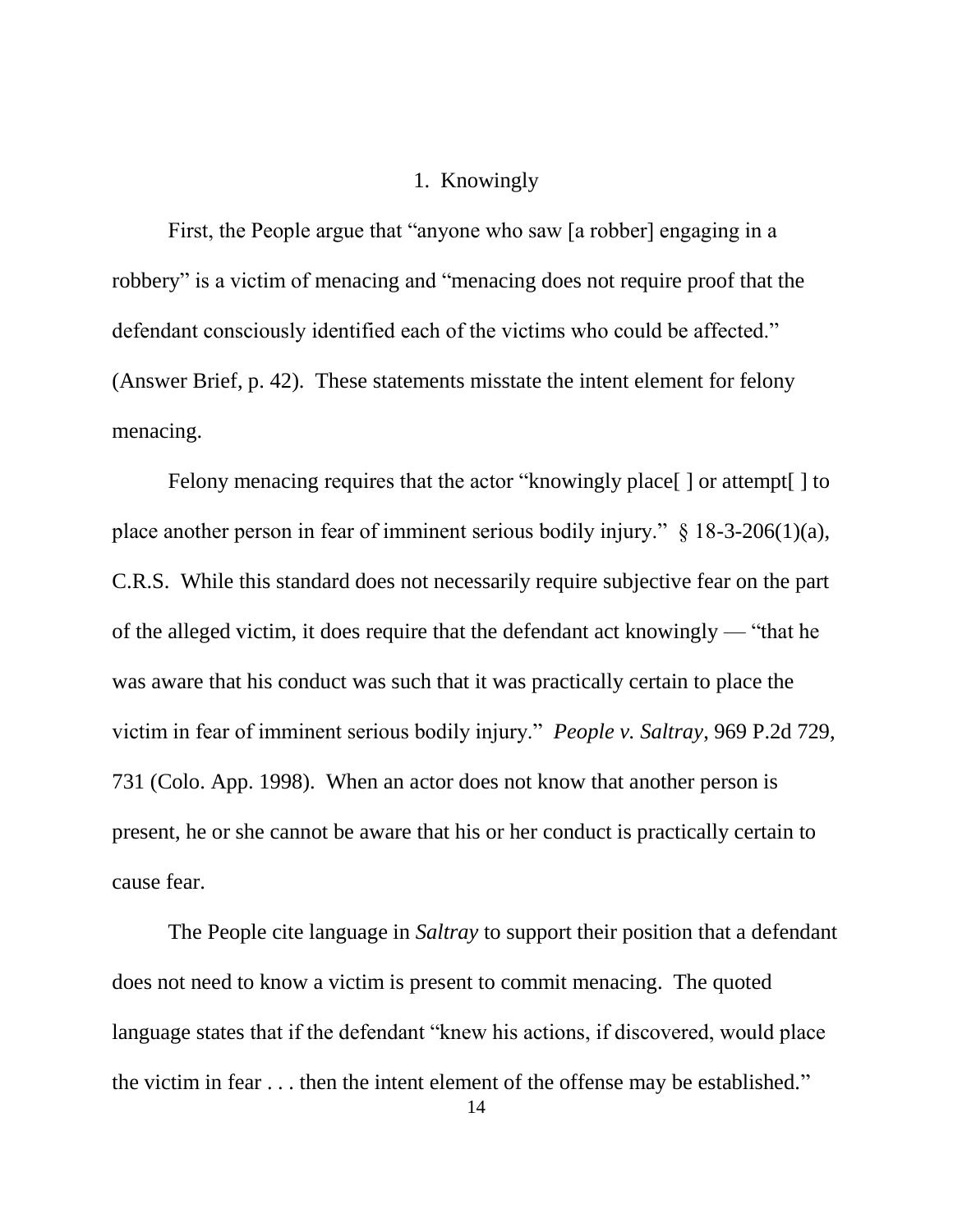*Id.* at 732. This language, however, is used to address a contention that the victim must be aware of the defendant's actions. *Id.* 731-32. The division held that while the victim need not be aware, the defendant must be aware. Indeed, the language repeats the knowing requirement: "that *defendant knew* his actions" would place the victim in fear. *Id*. at 732 (Emphasis added.)

### 2. Facts

Second, the People erroneously state that "both M.O. and K.K. testified that the defendant pointed his gun at M.O." (Answer Brief, p. 42). The People's assertion is belied by the record. M.O. testified that the gun was "not aimed" at him but rather "pointed in [his] direction" because the robber switched hands to get the money out of the drawer. (TR 3/12/14, p 95: 5-8). M.O. "was not concerned about the gun." (*Id.* at l. 18). M.O.'s lack of concern for the gun in this case is important because it demonstrates that the robber paid no attention to M.O.

The video shows the robber run into the bank straight to the teller and speak only to the teller. The robber does not look in the direction of M.O. or interact with him in any way. The robber could not have been aware that his conduct would place someone in fear if he was not aware of that person's presence. Because of the video surveillance, this Court is in the same position as the jury to view the speed at which the robber ran, the robber's far distance from M.O., and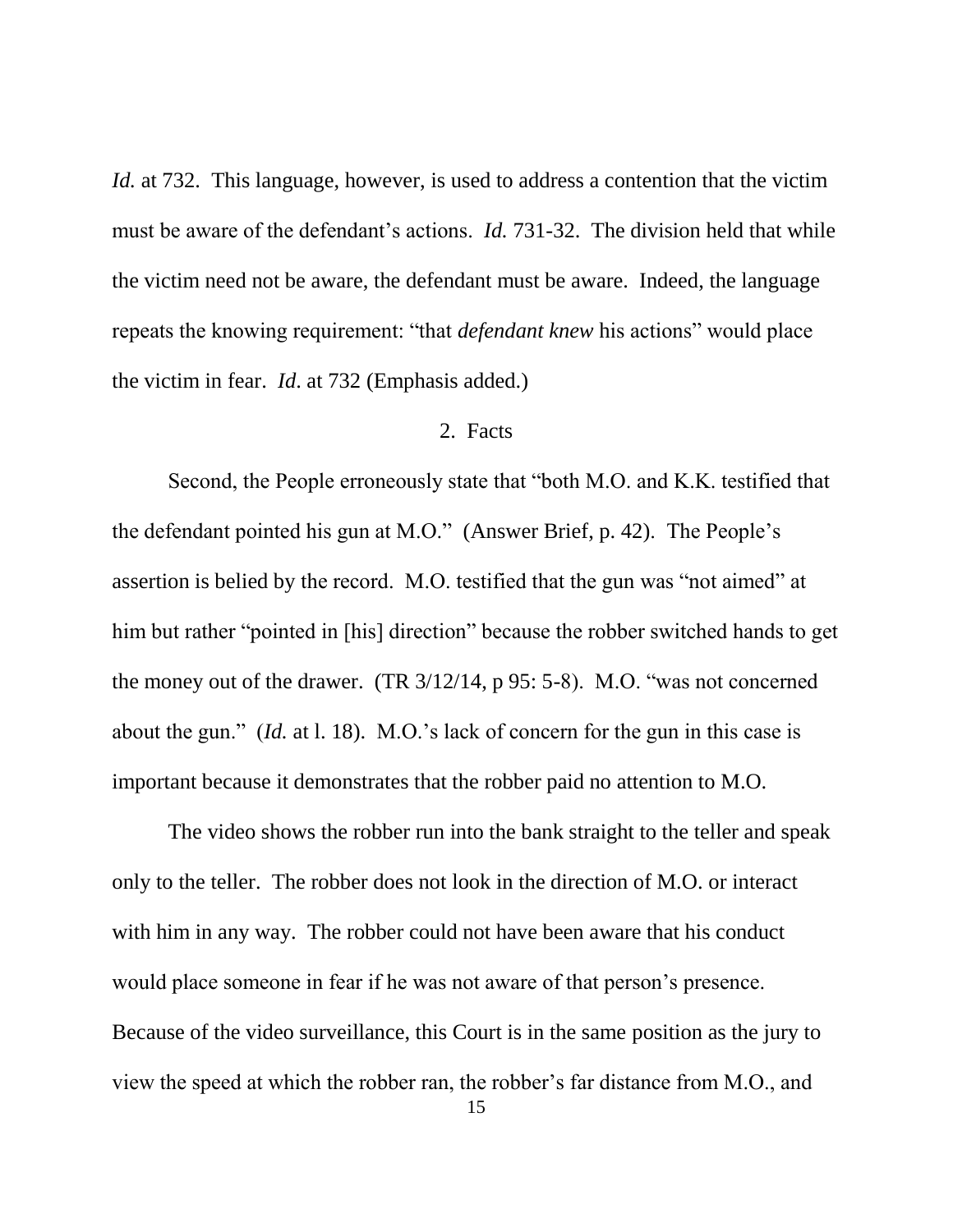the complete lack of any knowledge by the robber that M.O. was present. *See People v. Al-Yousif*, 49 P.3d 1165, 1171 (Colo. 2002) ("video's existence enables [appellate court] to undertake this review not just from the 'cold record,' but—at least in part—in precisely the same manner as the trial court").

The video shows that the robber's head was covered by a hood, he ran straight forward, and he could not have peripheral vision to the distance where M.O. was seated. (Env. 1, EX 1). In fact, M.O. is only visible in camera angle two, and the view from that angle shows that the robber could not have known M.O. was at his desk. (*Id.*).

Therefore, even though felony menacing does not require proof of an alleged victim's subjective fear, it requires that the defendant knowingly place another in fear. And when the alleged victim's actions demonstrate that he was not afraid because the suspect was not paying any attention to the victim, the intent requirement is not satisfied.

### B. Robbery

The People ask this Court to decline to follow Colorado case law interpreting the robbery statute. The case law interpreting "presence of another" is well reasoned and applicable to the facts here.

16 "Property is taken from the 'presence of another' when it is so within the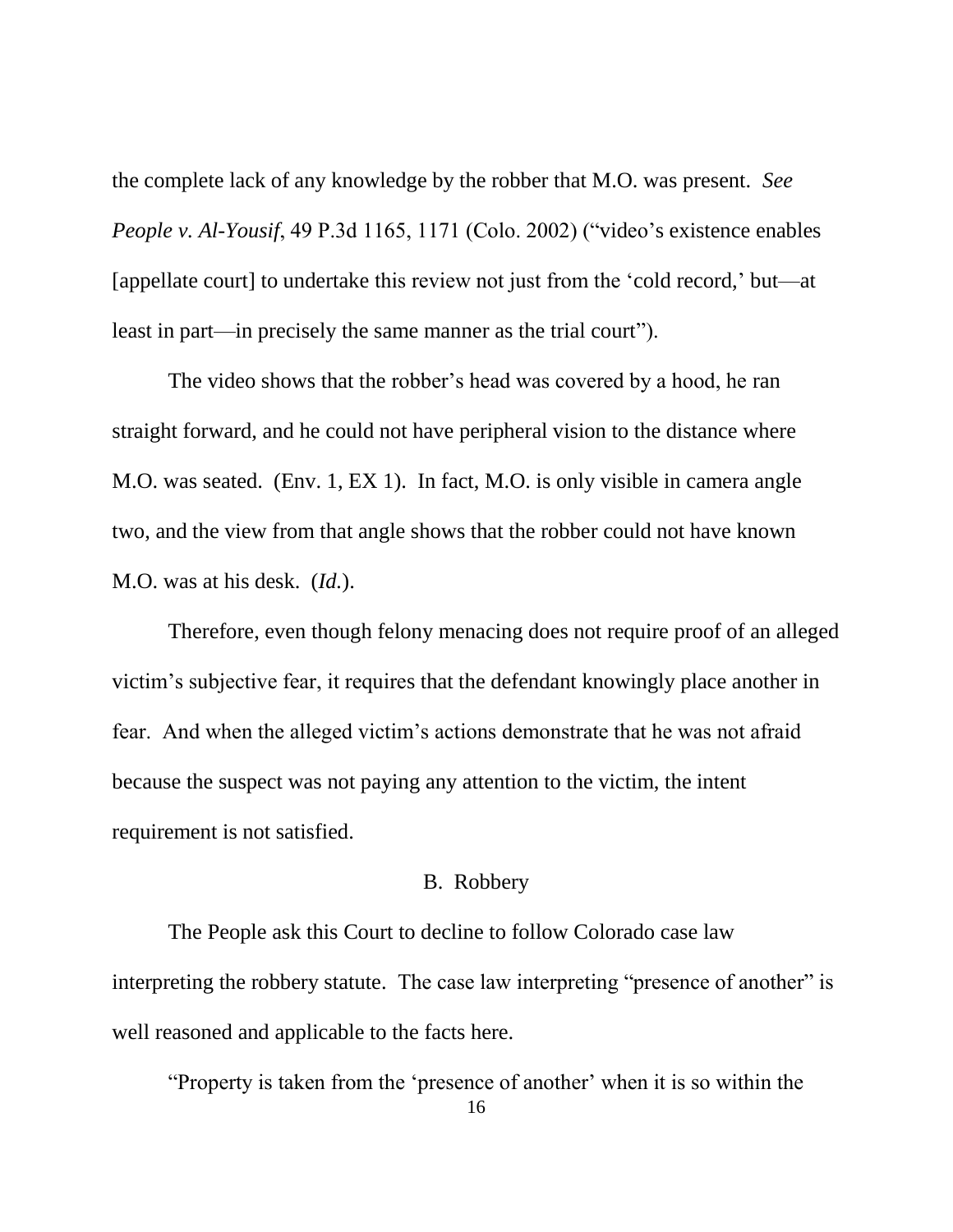victim's reach, inspection or observation that he or she would be able to retain control over the property but for the force, threats, or intimidation directed by the perpetrator against the victim." *People v. Bartowsheski*, 661 P.2d 235, 244 (Colo. 1983). To take property from someone's "presence," that person "must be exercising, or have the right to exercise, control over the article taken." *People v. Benton*, 829 P.2d 451, 453 (Colo. App. 1991).

When there is no trial evidence to establish that an employee has access to or could exercise control over the item taken, the evidence is insufficient to support a robbery conviction. *See Ridenour*, 878 P.2d at 27. Thus, in *Ridenour*, because the employee did not have physical possession of the money taken, "he could have been the victim of a robbery only if he had the right to exercise control over that money." *Id.* The employee's testimony did not establish the right to exercise control over the money so the conviction was vacated. *Id.*

There is no evidence that the robber knowingly took anything from the presence of M.O. The robber sprinted straight past M.O. while M.O. was seated at his desk in another area. (TR 3/12/14, p 93: 15-18). M.O. testified that "[s]omeone dressed in all dark clothing ran past me, jumped the teller counter, took the money out of [K.K.'s] drawer and then ran down the line again and ran back out of the bank." (*Id.*) The robber did not turn his head towards M.O. or interact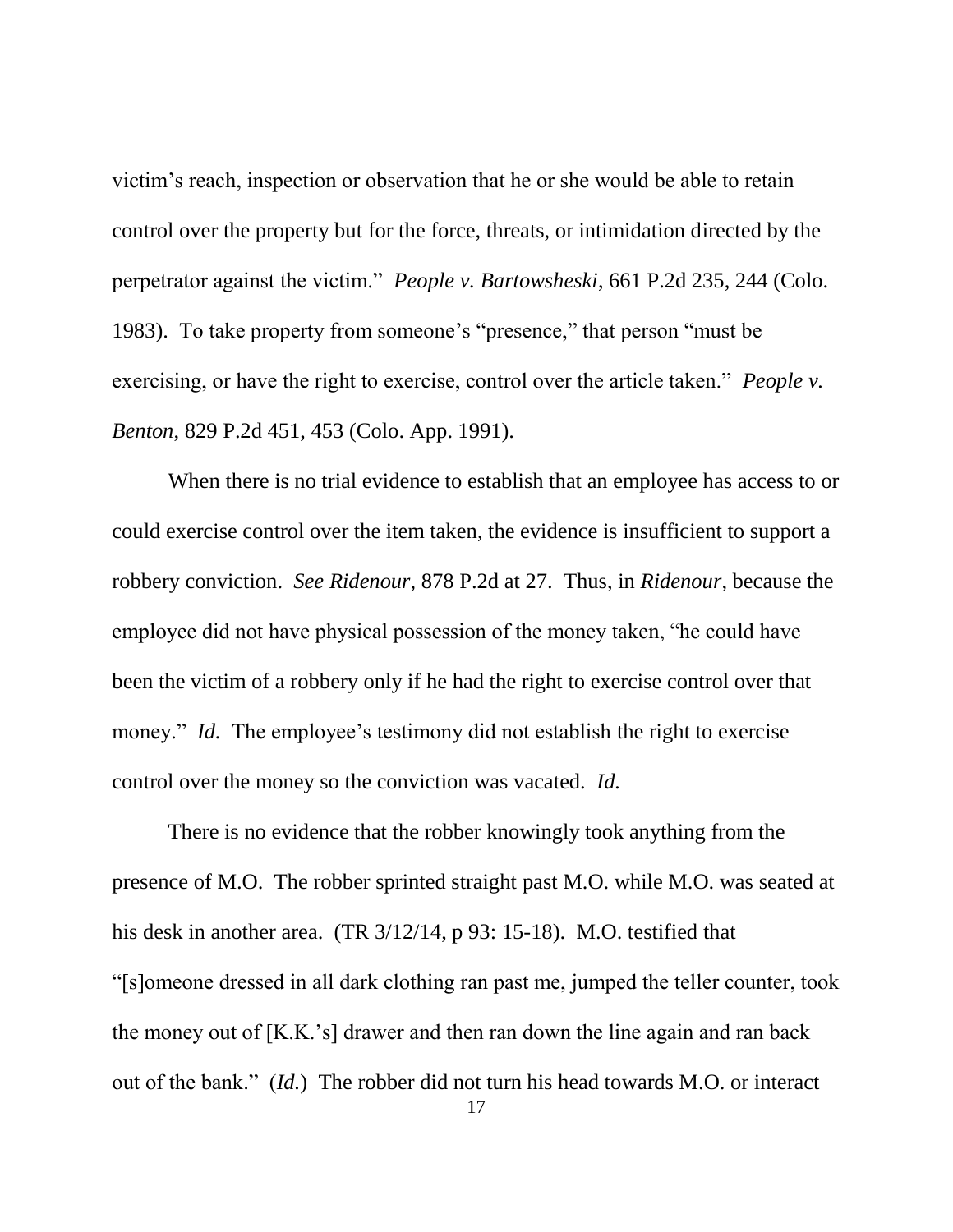with M.O. in any way. (*Id.*) The surveillance video shows that the robber did not look in M.O.'s direction. (Env. 1, EX 1). M.O. testified that the robber left the bank "just as fast as he came in . . . [and] ran out the front door." (TR 3/12/14, p 96: 17-19).

The evidence is also insufficient to sustain the conviction because there is no evidence that M.O. had any right to control the money in K.K.'s drawer. M.O. testified that he was a "financial services consultant" and was "[r]esponsible for personal and business checking accounts, savings accounts, loans, money markets, auto loans[,]" but he did not testify that he had any right to control the money in K.K.'s drawer. (*Id.* at p 92: 13-18). Thus, like in *Ridenour*, the evidence here is insufficient to sustain the conviction. *Ridenour*, 878 P.2d at 27.

Under these facts, the evidence is insufficient to sustain the burglary and menacing convictions involving M.O.

### **VI. Multiple Trial Errors Resulted in Cumulative Error Requiring Reversal**

Mr. Townsell relies on the authorities and arguments set forth in the opening brief.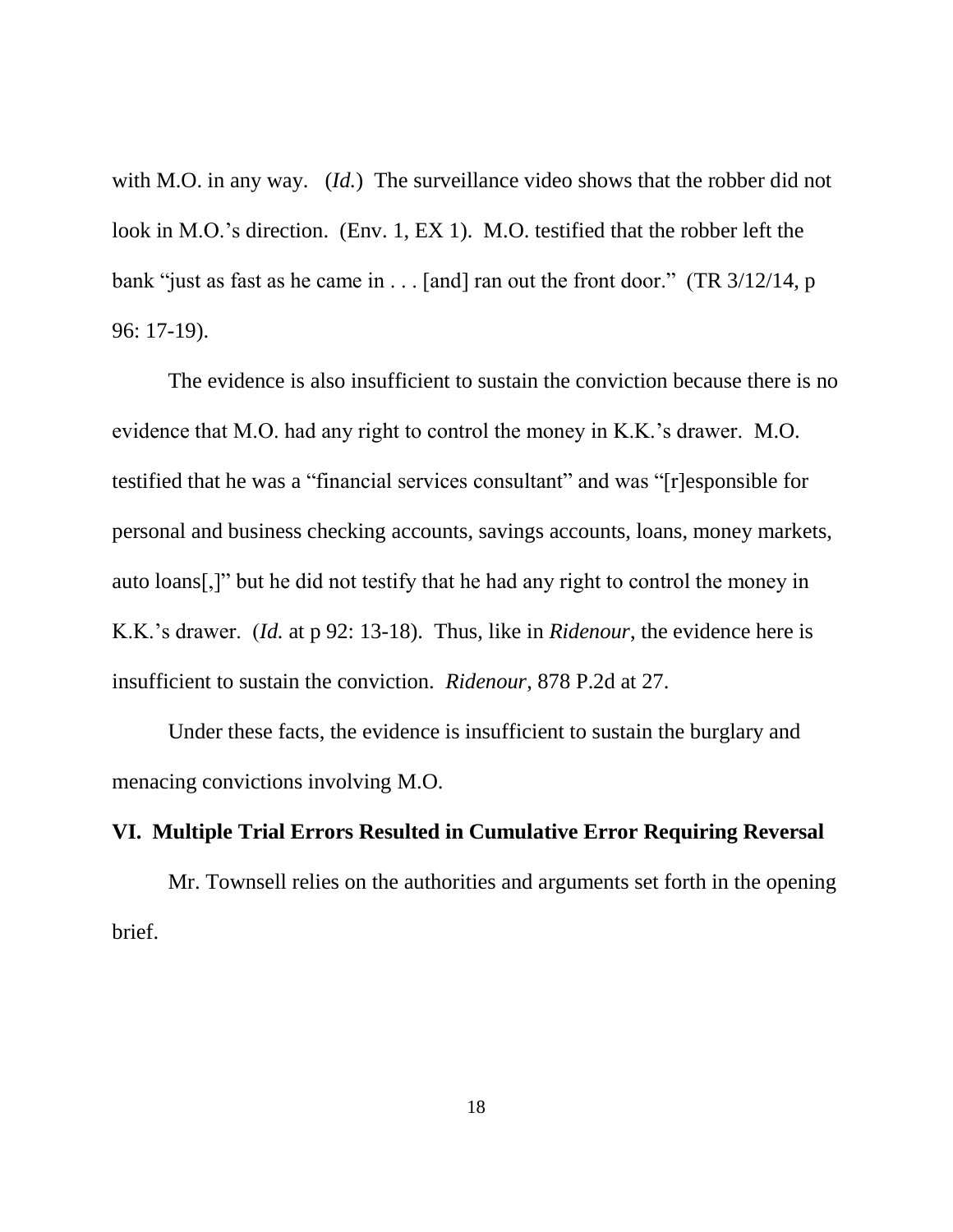## **VII. The District Court Erred in Concluding That Consecutive Sentences Were Required for the Aggravated Robbery Convictions**

### A. Identical Evidence

A "single volitional act" involving multiple victims is supported by identical evidence and does not require consecutive sentencing. *People v. Espinoza*, 2017 COA 122, ¶ 40. Another division of this Court announced *Espinoza* after the opening and answer briefs were filed in this case. *Espinoza* is dispositive of the issue here. In *Espinoza*, the defendant's "ten attempted murder convictions were supported by identical evidence, despite naming different victims, because the same evidence formed the basis of each conviction." *Id.* at ¶ 26. Therefore the division held that "separately named victims do not create separate crimes of violence under section 18-1.3-406(1)(a)[, C.R.S.] when identical evidence supports each conviction, and in such circumstances, a court retains discretion to impose concurrent sentences under section 18-1-408(3)[, C.R.S.]." *Id.*

The People contend that the convictions were not based on identical evidence because "the jury could have found that M.O. was threatened when the gun was pointed at him while K.K. was threatened when the gun was pointed at her." (Answer Brief, p. 52). This argument is problematic.

First, there was no admissible evidence to support the statement that the gun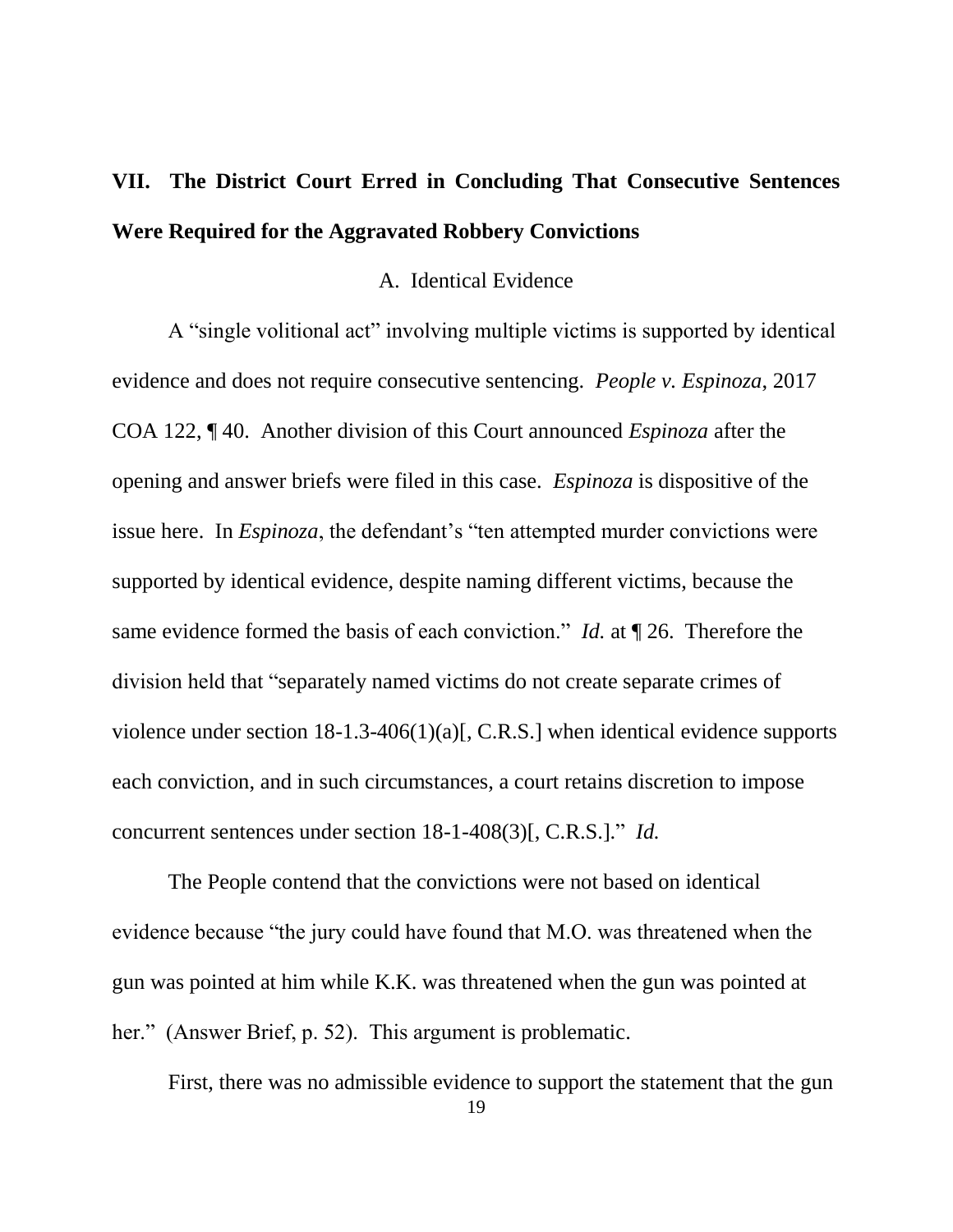was "pointed at" M.O. As discussed earlier, M.O. testified that the gun was not pointed at him, and K.K.'s statement violated the Confrontation Clause so it cannot be used to support the People's position here.

Second, the district court did not order consecutive sentencing based on a finding that the gun was pointed in two different directions or on a finding that there were separate incidents here. Instead, the district court ordered consecutive sentencing based on an erroneous belief that consecutive sentencing is required whenever there is more than one victim. Indeed, the district court determined that the "circumstances arise out of the same incident." (TR 5/12/14, p 50: 12). The district court highlighted the key evidence: "it was a single bank robbery occurring within approximately 60 seconds." (*Id.* at p 49:17-18). The district court clarified, "The Court is not confronted with the circumstances in [*Marquez v. People*, 2013 CO 58, 311 P.3d 265], where there was a crime spree occurring over 12 to 24 hours, but rather a single incident." (*Id.* at ll: 18-21). But the district court "believe[d] that consecutive sentencing [was] required" because "there are clearly different victims." (*Id.* at p 50: 10-16).

However, under section 18-1-408(3), multiple counts can be supported by identical evidence while involving multiple victims. This is because the statute mandates concurrent sentencing for counts based on identical evidence but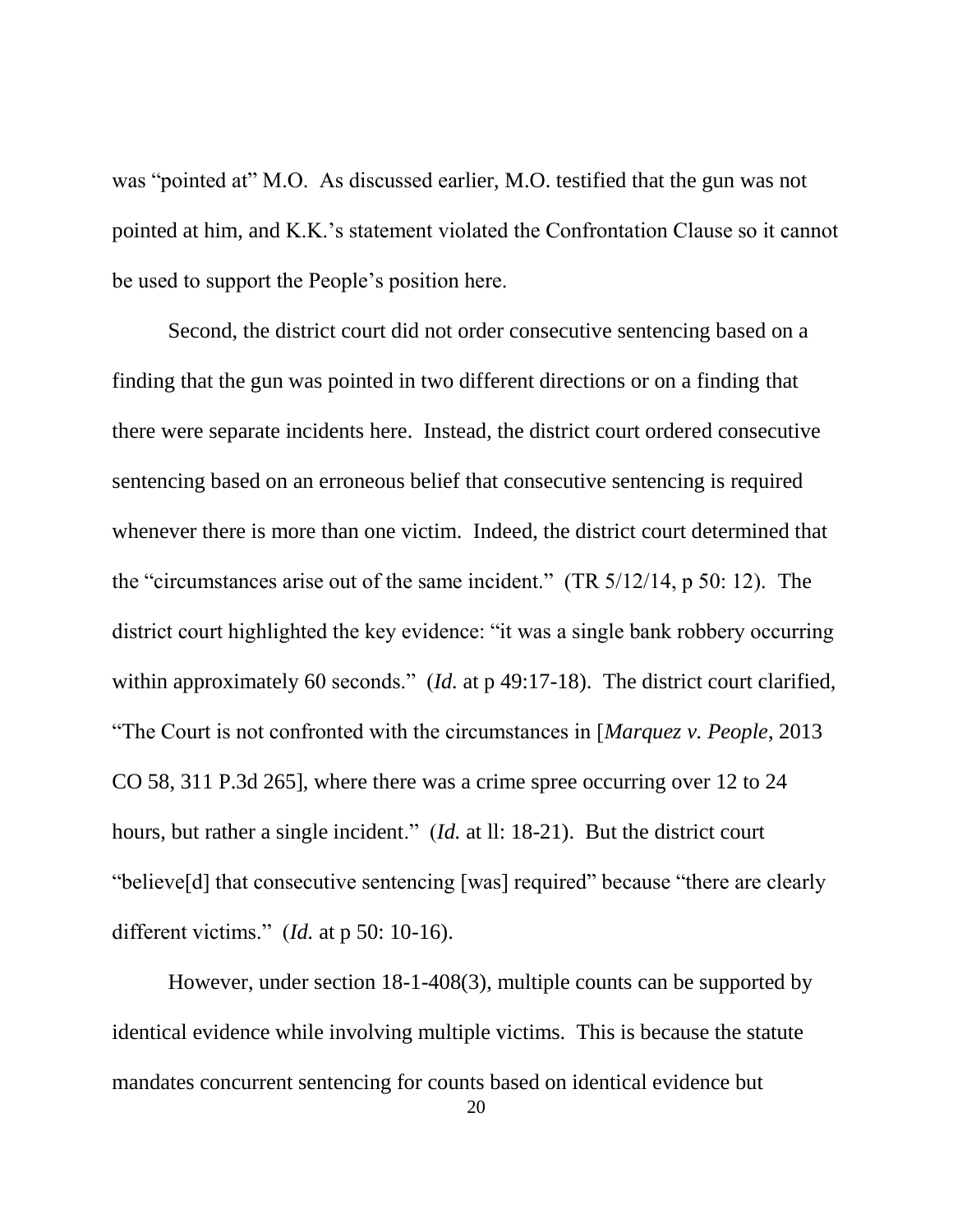provides an exception for multiple victims. If incidents involving multiple victims could never be supported by identical evidence, the exception would be unnecessary. *See Espinoza*, ¶ 41(to give effect to the plain language of both statutes, some evidence beyond the existence of multiple victims must exist to establish a 'separate crime'").

The Colorado Supreme Court has

made clear that a criminal episode for purposes of . . . mandatory concurrent sentencing when the separate offenses arising from such an episode are actually proved by identical evidence, contemplates . . . only those offenses, arising either from the same conduct or connected in such a manner that their prosecution will involve substantially interrelated proof.

*Marquez*, 2013 CO 58, ¶ 17, 311 P.3d at 271. Crimes that involve "interrelated proof" are those "that occur in the same or closely related place, and acts that form part of a schematic whole." *Id.* at ¶ 17, 311 P.3d at 271-72.

The convictions here arise from the same conduct and involve interrelated proof. As explained by the district court, the facts involved one sixty-second episode. The robber entered the bank, sprinted past M.O. without acknowledging his presence in any way, ran straight to the counter, and demanded and left with money from K.K.'s drawer. If this Court determines that the evidence was sufficient to support the count involving M.O., then the same actions of demanding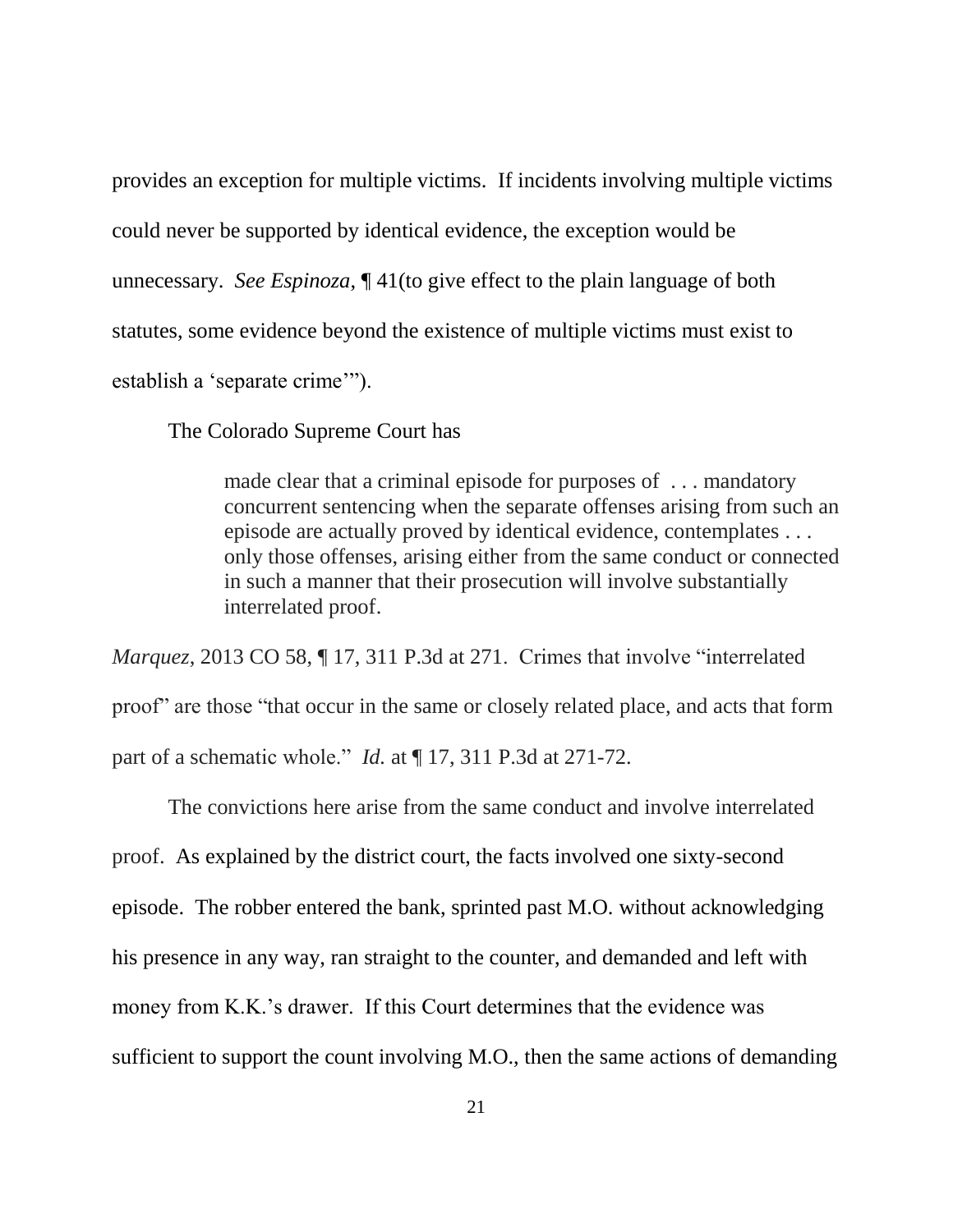the money with the use of a gun and removing the money from K.K.'s drawer met the elements of taking anything of value from the presence of both M.O. and K.K. There were no additional or different actions used to support the conviction involving M.O. Nor were there additional or different actions used to support the conviction involving K.K.

In *Espinoza*, 2017 COA 122, ¶ 40, another division of this Court addressed this issue. The *Espinoza* Division concluded that where "a single volitional act" threatened the lives of multiple victims, the evidence required to prove the multiple counts was identical and consecutive sentencing was not required. Therefore, consecutive sentencing was not required for the single act of setting a fire that threatened the lives of multiple victims. *Id.*

Likewise, here, consecutive sentencing was not required for the single act of running into the bank and demanding money from the teller.

### B. Abuse of Discretion

The district court abused its sentencing discretion because it misapplied the law. *See People v. Garrison*, 2017 COA 107, ¶ 30 (a court abuses its discretion when it misunderstands or misapplies the law); *see also Espinoza*, ¶ 41 (trial court erred when it found that consecutive sentences were mandatory).

The record demonstrates that the district court would have imposed a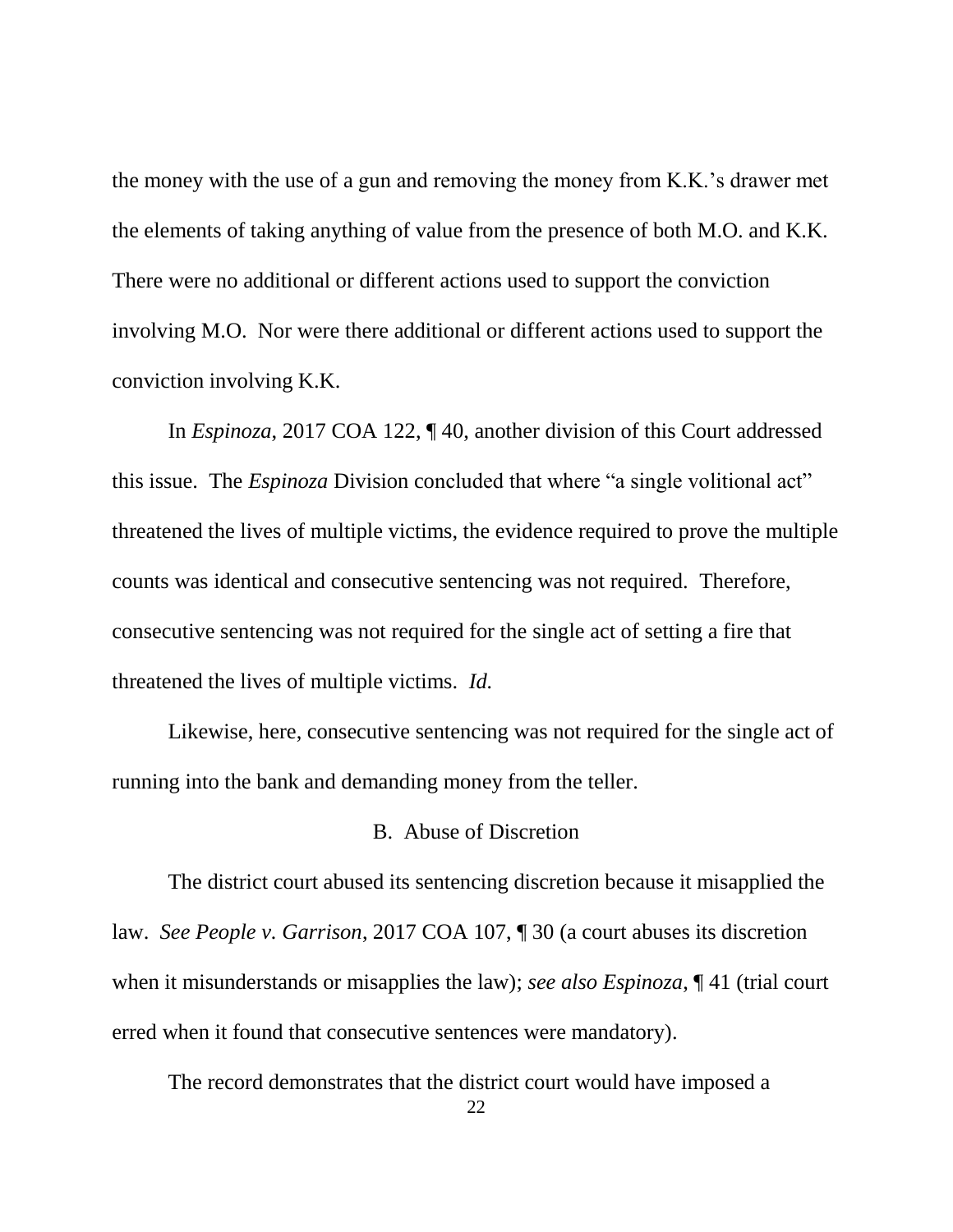concurrent sentence if it felt it had the authority to do so. The district court first discussed whether it had discretion to order consecutive sentences and held that it had such authority: "Here, multiple victims are involved. So, the Court clearly has discretion to sentence the defendant consecutively on Count 1 and Count 2." (TR 5/12/14, p 46: 17-19). If the district court had intended to impose consecutive sentencing based on its discretion to do so, it would have stopped the analysis at that point and simply imposed consecutive sentences. However, the district court then stated, "[t]he question is whether the Court is required to impose consecutive sentencing pursuant to [section] 18-1.3-405, the crime of violence statute." (*Id.* at p 47: 2-4). The district court concluded "consecutive sentencing is required in this case." (*Id.* at p 50: 15-16). Because the district court abused its discretion in concluding that consecutive sentencing was mandated by the statute, the consecutive sentence should be vacated.

Mr. Townsell requests that this Court vacate his consecutive sentence for the aggravated robbery conviction involving M.O., and remand for the district court to amend the mittimus and impose the sentence to run concurrent to the sentence for the conviction involving K.K. *See People v. Dotson*, 55 P.3d 175, 182 (Colo. App. 2002) (remanding to correct mittimus to reflect concurrent rather than consecutive sentence).